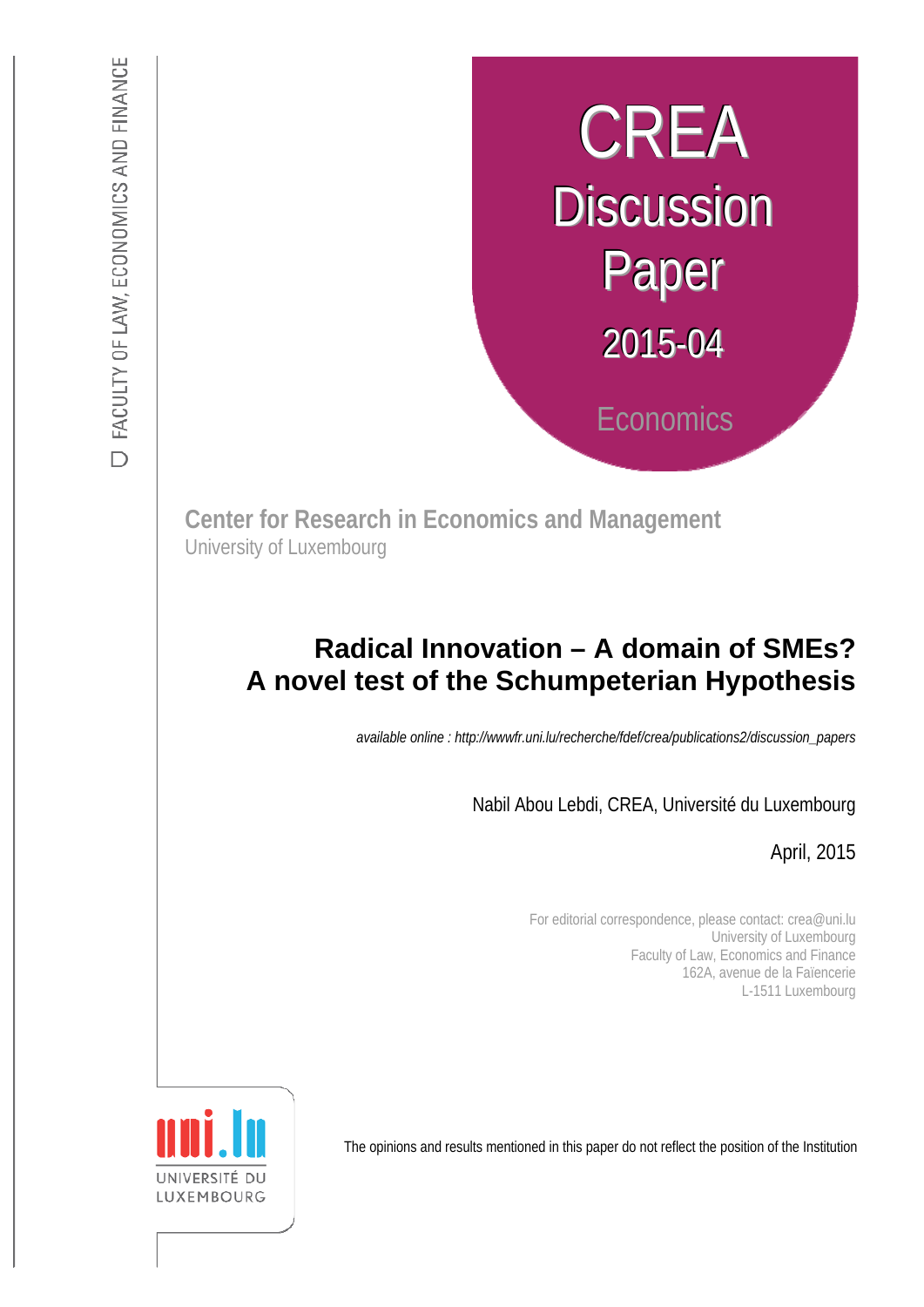# **Radical Innovation – A domain of SMEs?[\\*](#page-1-0) A novel test of the Schumpeterian Hypothesis**

Nabil Abou Lebdi<sup>a</sup>

*<sup>a</sup> University of Luxembourg, Centre for Research in Economics and Management (CREA) (Luxembourg)*

# **Abstract**

*The Schumpeterian Hypothesis has been subject to a plethora of research aiming at the provision of new insights to the relationship of innovation on firm size. Utilizing a panel of German companies in manufacturing industries from 1993-2011, this analysis explicitly distinguishes between radical and incremental innovation output. It reveals that firm size and radical innovation share an overall negative relationship, while the relationship between firm size and incremental innovation is positive. These results provide a novel explanation for the often-reported non-linear relationship between firm size and innovation.*

**Keywords:** SME, firm size, radical innovation, incremental innovation, manufacturing industry **JEL Classification:** L11, O31

Nabil Abou Lebdi: University of Luxembourg, Center for Research in Economics and Management, 162A, Avenue de la Faïencerie, 1511 Luxembourg, Luxembourg, phone: +49 152 337 605 22, e-mail: n.abou\_lebdi@alumni.maastrichtuniversity.nl

<span id="page-1-0"></span>I thank Katrin Hussinger for many helpful comments. An outline of this paper was presented at the PhD Workshop of the University of Luxembourg in October 2014. I thank the participants for the helpful comments and discussions.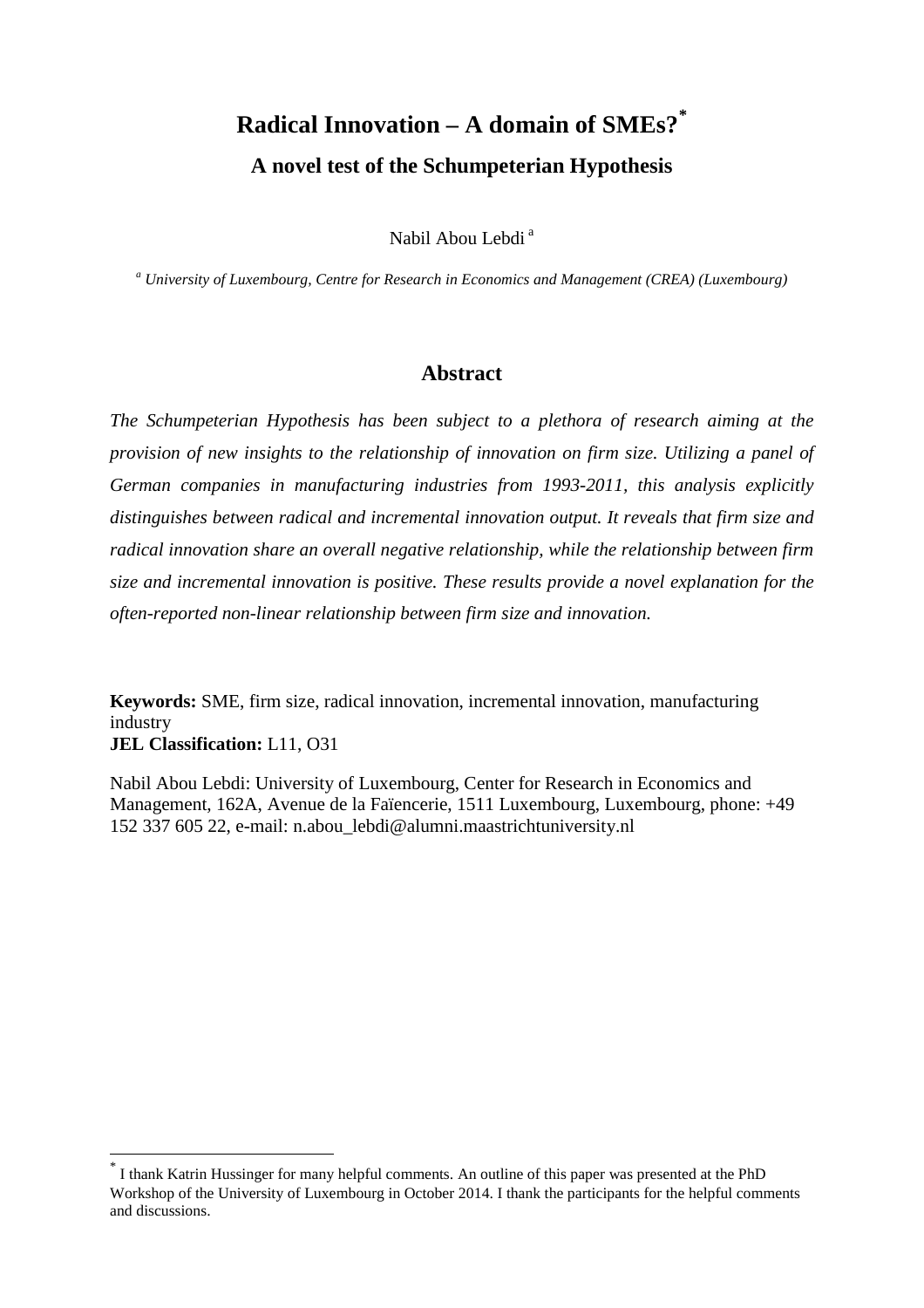## **1. Introduction**

The relationship of firm innovation behavior in dependence of firm size has been a long debated issue. It was Schumpeter (1934) who initially advocated the notion that small firms are the cell for technological discontinuity and thus for innovation. During the next decade, Schumpeter (1942) adapted his views shifting the notion towards the abundant resource base of large firms that were thereby better able fostering innovation efforts in contrast to small firms with their limited resources. This take became known as one cornerstone of the Schumpeterian Hypothesis.

In the course of the following decades the Schumpeterian Hypothesis has been challenged by a variety of scholars and the unsolved controversy has been explicitly differentiated with influences from industrial organization as well as management theory and technology management aspects. Among these efforts has been a plethora of innovation management research targeting the definition of various forms and aspects of innovation for firms and their respective industries (Duchesneau, Cohn and Dutton, 1979). In this context, the refinement of measures for innovation, diverging from R&D expenditures and focusing on innovation output, was an important impetus that fueled the debate. New measures such as patent counts, innovation intensity or the sales of innovative products provided new insights into the firm size – innovation relationship (Bound et al., 1984; Scherer 1965a and 1965b, Schwalbach and Zimmermann, 1991). Some authors supported the Schumpeterian view (Soete, 1979), while others either found a negative (Rothwell, 1989) or a non-linear relationship (Kamien and Schwartz, 1975). Also the incorporation of industry characteristics such as its technological advancement and the degree of competition facilitated unveiling the Schumpeterian Hypothesis (Acs and Audretsch, 1987 and 1991). Yet, the empirical results cannot provide conclusive evidence on the relationship and its influencing factors.

Acknowledging the long lasting debate about the ideal circumstances to nurture innovation, this study provides distinct empirical analyses on radical as well as incremental innovation behavior with respect to firm size. In essence, the study is going to reveal particular behavioral differences among innovation output types in dependence of firm size. Thereby, it provides an empirically tested novel explanation for the researched and proven non-linear relationship between overall innovation output and firm size which is in essence a composite effect of radical and incremental innovation sales behavior. Hence, this paper is going to contribute to the economics of innovation regarding the firm size – innovation relationship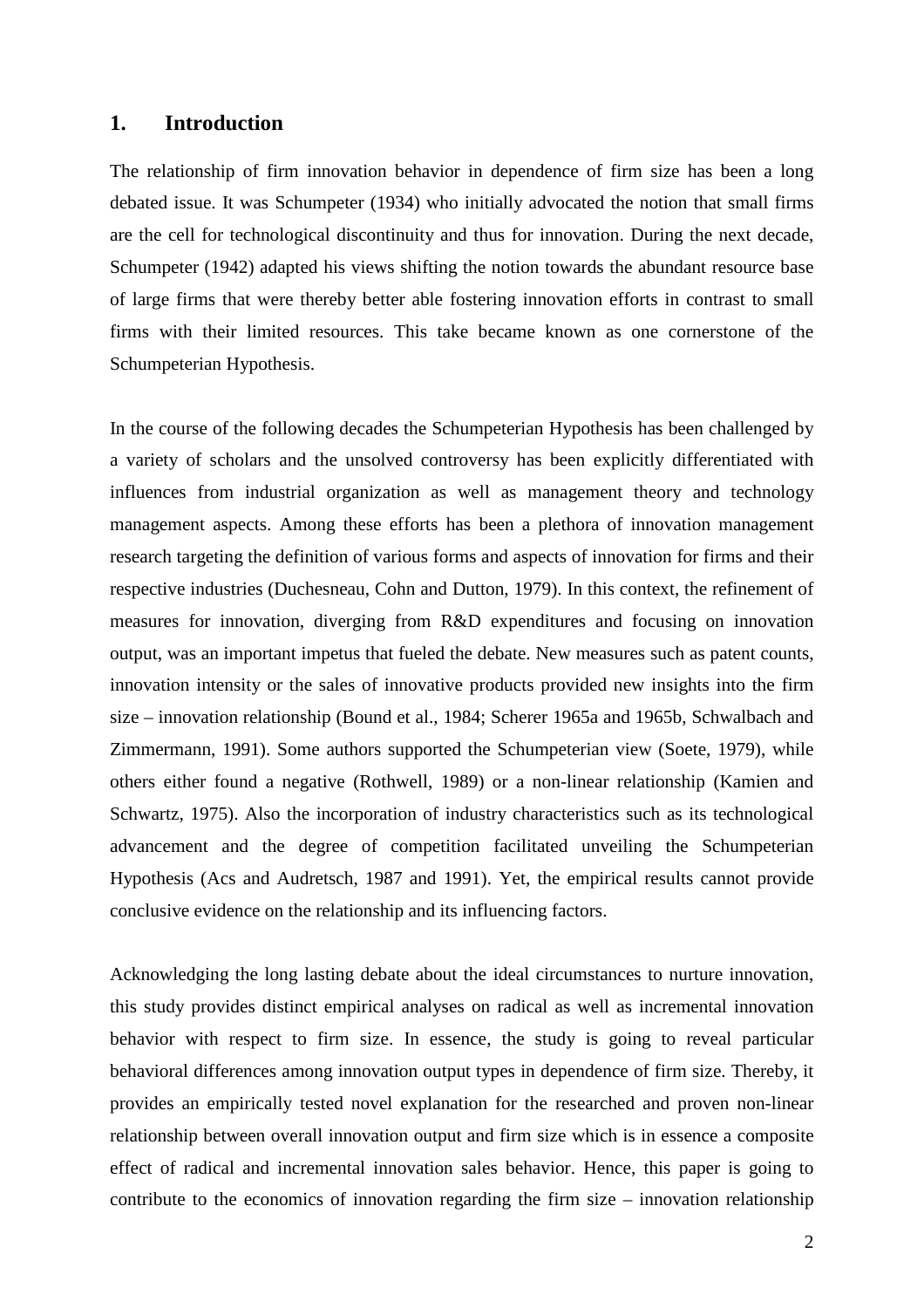that has struggled to deliver robust results. Bearing in mind that any kind of result is strongly dependent on time and industry characteristics, this study focuses on German manufacturing industries that have an unparalleled reputation to be continuous innovation leaders in their respective industries.

The sample comprises German manufacturing companies taking part in an annual innovation survey during the years 1993 until 2011. It includes more than 40,000 firm-year observations from about 8,900 companies. Radical innovation thereby will be explicitly distinguished from incremental innovation efforts by means of sales figures of market innovations vs. improved products.

The results reveal that firm size negatively influences radical innovation. In contrast, incremental innovation is positively related to firm size. In consequence, overall innovation output and firm size share an inverted U-shaped relationship with a maximum innovation output for firm sizes of about 1,054 employees confirming earlier findings of Scherer (1965a) and Kamien and Schwartz (1975). The findings advance a novel explanation of the relationship in that the sum of radical and incremental innovation amounts to a composite effect causing the non-linear relationship of total innovation output and firm size. It also contrasts the Schumpeterian Hypothesis whereupon large firms are most conducive to especially radical innovation. Furthermore, it supports the findings of Bound et al. (1984), Schwalbach and Zimmermann (1991) as well as Acs and Audretsch (1987) that firm size does not generally grant advantages in generating innovation output. Finally, the analysis proves that radical innovation is still a domain of SMEs in German manufacturing industries.

The paper is structured as follows. The next chapter provides an overview of the relevant literature regarding firm size and innovation. The subsequent chapter introduces the dataset utilized followed by the results of the empirical analysis. The final section concludes the chapter with a discussion of the results and its implications.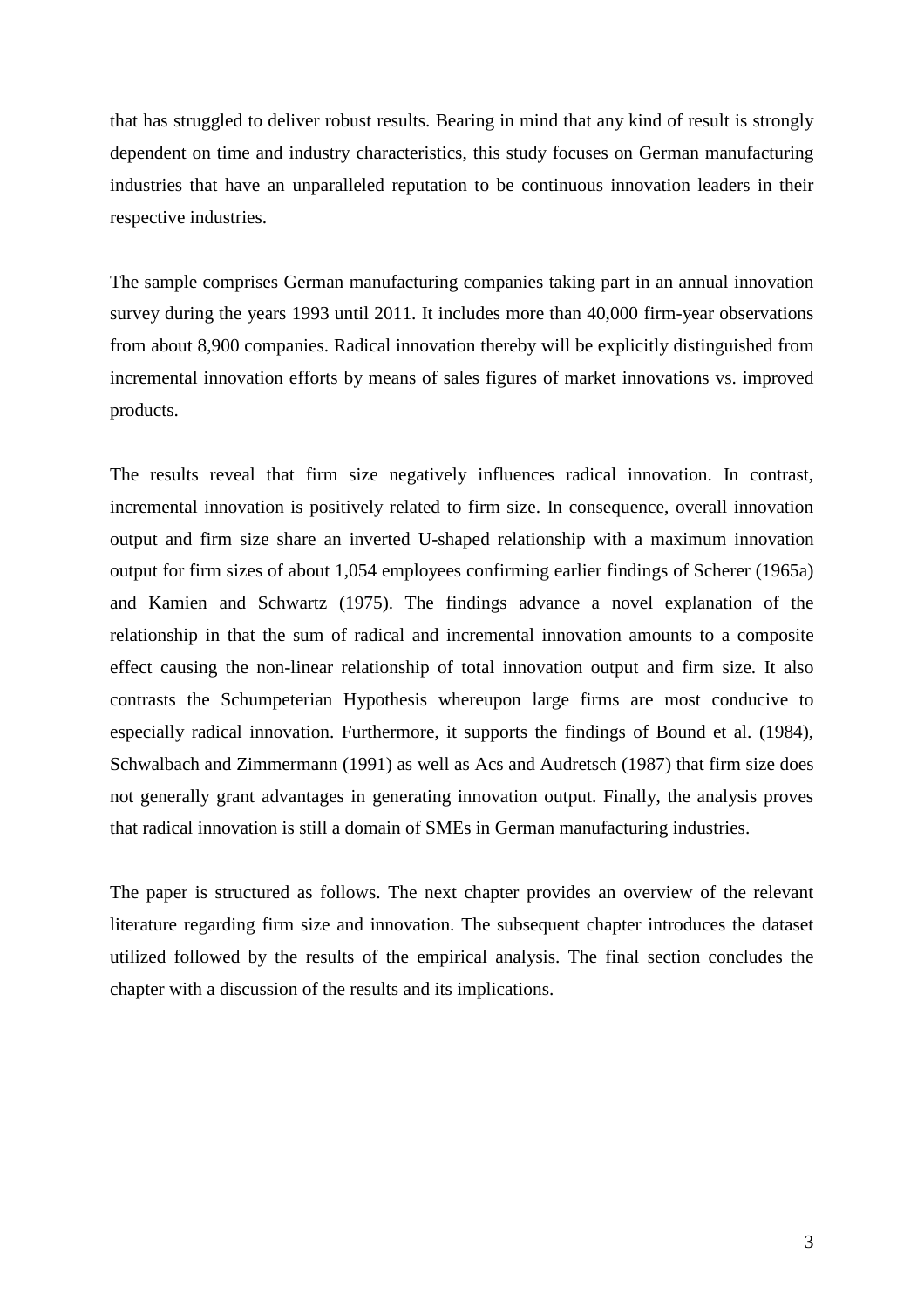# **2. The relationship of firm size and innovation**

The relationship of innovation and firm size has received ample scholarly attention from a variety of streams of economic research (Brown and Eisenhardt, 1995). Among these are organization theory, economics, entrepreneurship and also industrial organization.

Several studies support the Schumpeterian Hypothesis concluding that firm size is conducive for innovation arguing that the process of innovation is endogenous to large firms with their abundant resource bases and thus cannot be assumed by outsiders (Galbraith, 1956; Schumpeter, 1942, Symeonidis, 1996). Soete (1979) confirms the Schumpeterian view in finding that for US companies, R&D expenses increase with firm size. His pooled sample included 500 US companies. Scherer (1991) shows that for the US more than 90% of all R&D is conducted among the largest 400 companies. Also, Scherer (1992) in his analysis states that large firms are more likely to support R&D programs and file for patents. Moreover, when only considering the sub-sample of companies that in fact invest into R&D or are granted patents, the aforementioned innovative activities rise linearly with firm size (ibid.). Yet, most of the (especially) early studies suffered from an aggravating shortcoming by limiting the analysis to R&D expenditures as the sole measure for innovation input (Audretsch and Vivarelli, 1996; Symeonidis, 1996).

With the introduction of direct measures of innovation output such as patents or marketed innovations, the Schumpeterian Hypothesis has been increasingly challenged. Critics of Schumpeter advanced the notion that small firms are better able market innovation since they do not have to overcome structural and administrative burdens to launch a novel product and simultaneously do not face a competitive situation for the allocation of resources with a multitude of existing products (Chandy and Tellis, 2000; Ghemawat, 1991). In two studies Scherer (1965a, 1965b) used a sample consisting of 448 firms of the top 500 US companies to run regression analyses to measure R&D employment intensity and patents on sales as innovation drivers in dependence of firm size. For R&D employment intensity an inverted Ushaped relationship is found, whereas the patent count rises less than proportional with firm size. Both results were interpreted to reject the Schumpeterian Hypothesis, as there is no positive influence of firm size and innovation activity (Symeonidis, 1996). Rothwell (1989) used commercialized innovations in the United Kingdom (UK) as a measure to prove that the number of innovations in fact decreases with firm size.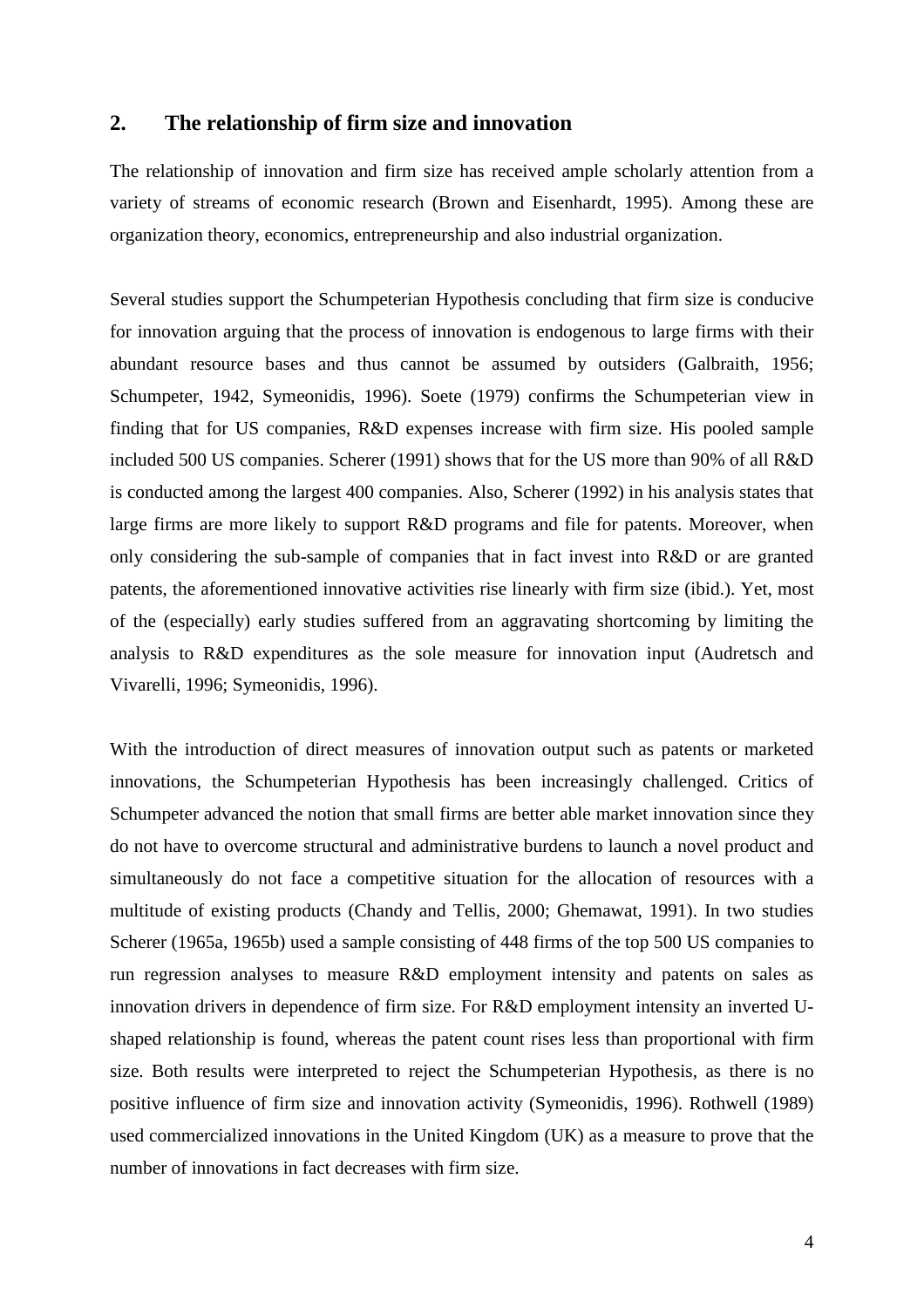Bound et al. (1984) in their regression analysis as well as Schwalbach and Zimmerman (1991) showed that small firms have a disproportional high share in patents in the US and West Germany. Bound et al. (1984), using a comparably large sample of US firms, find that small as well as large firms share a higher R&D intensity than do medium-sized companies, essentially describing a U-shaped relationship. The OLS regression results are robust regarding a potential selection bias since the results of the samples with and without firms not reporting R&D activities are almost identical. Also Pavitt, Robson and Townsend (1987) find a non-linear, U-shaped relationship with small and very large firms (>10,000 employees) to be most successful innovators. In their regression analysis they utilized innovation intensity (R&D expenses divided by the number of employees) as the dependent variable.

Acs and Audretsch (1987) systematically analyzed the relationship under consideration of different market conditions utilizing the US Small Business Administration database and using innovation intensity (i.e. the number of innovations divided by the number of employees) as their dependent variable in multiple regressions. They concluded that firm size and innovation output overall share a negative relationship with a variety of exceptions and devoted their attention to industry characteristics that fuel the relationship. In monopolistic markets with high entry barriers, strong unionization, high capital-intensity and the production of differentiated products, large firms are better able to foster innovation. On the contrary, in industries that are highly innovative, have a significant share of large firms, and rely to a great extent on skilled labor, smaller firms tend to have an advantage regarding innovative output. Audretsch and Acs (1991) in another study found that innovative performance does not increase with firm size for high-technology companies utilizing innovation counts as the dependent variable and including fixed-effects at the industry level in their regression. Symeonidis (1996) summarizes the various research findings and concludes that innovation input (i.e. R&D expenses) tends to rise with firm size, whereas smaller firms produce more innovations than large firms in relation to their innovation input. Recent research among European manufacturing industries regards large firms as better able to launch innovation efforts across all industries (Vaona and Pianta, 2008).

However, none of the above mentioned studies explicitly distinguish between the different types of innovation on the output side. In essence, the lack of a dominant logic that has not evolved until today might be due to the shortcoming that most studies do not differentiate between different degrees of innovation. Most studies focus on innovation output in general,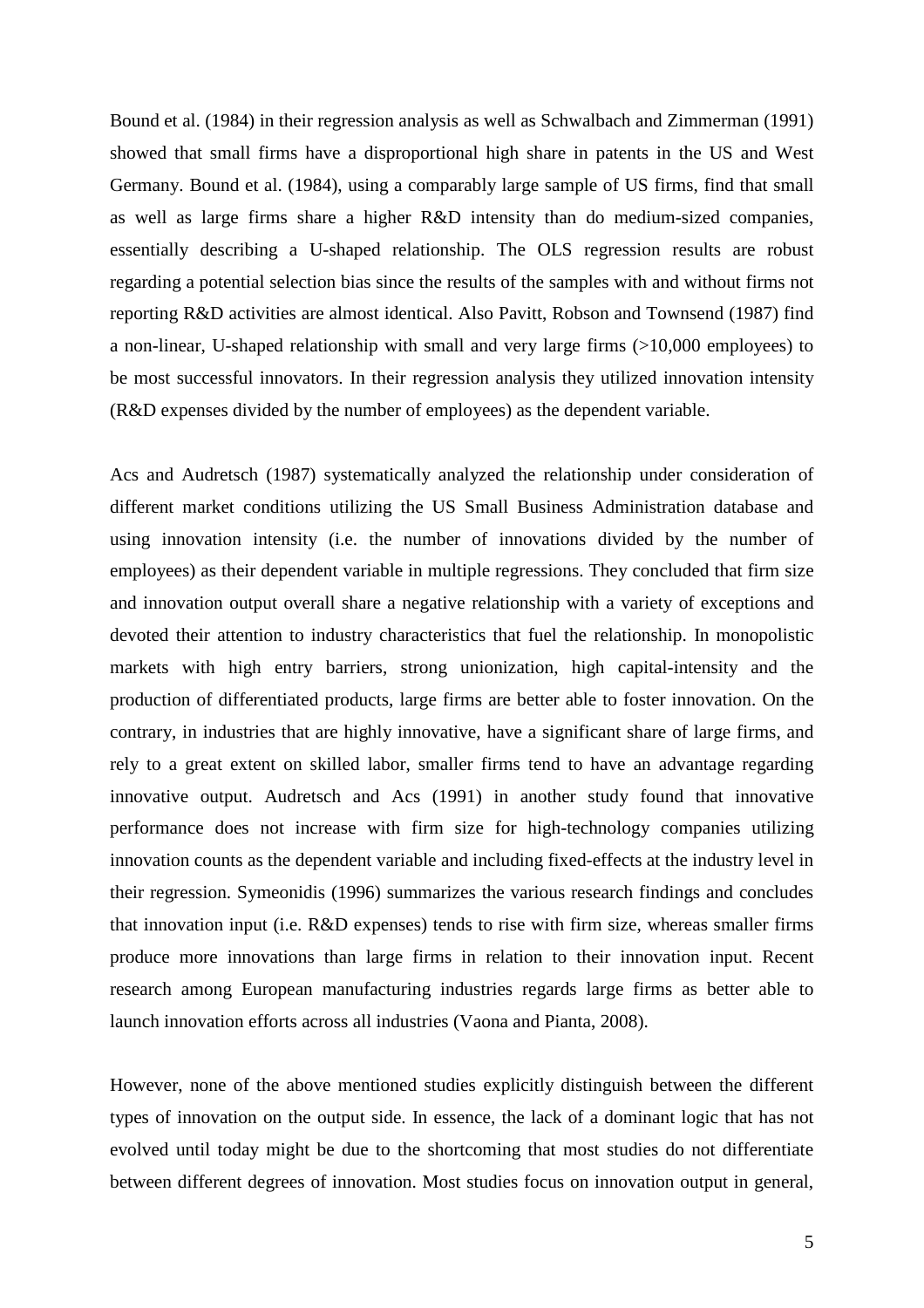very few studies focus on radical innovation, yet there is no comparison included that expresses a relation between radical and incremental innovation with regard to firm size. Therefore, this analysis will extend previous approaches and conduct separate analyses for radical as well as incremental innovation output. Since both types of innovation are distinctly different in that they require different technological capabilities and organizational structures to be nurtured, a different dependence of firm size can be expected (Chandy and Tellis, 2000; Henderson, 1993; Laursen and Salter, 2006).

As radical innovation is one particular form of innovation, its implications should be distinguished thoroughly as it requires different abilities and circumstances to be optimally nurtured. Daft and Becker (1978) define radical innovation as a new technology that is not only novel to the company but simultaneously also to the entire market and thereby diverges from existing practices. In a systematic effort, Foster (1986) depicted the evolution of radical innovation efforts with the theory of the S-curve.<sup>[1](#page-6-0)</sup> In essence, radical innovation is characterized by providing a new, differentiated technology to the market that has substantial benefits for its customers and thus has an impact beyond the firm level (Chandy and Tellis, 1998; Garcia and Calatone, 2002). Mansfield (1981) showed that R&D expenditures that are devoted to entirely new products or processes rise less than proportional with firm size. In another early attempt, Ettlie and Rubenstein (1987) found that for companies with up to 1,000 employees there is no significant relationship regarding radical product innovation output with increasing firm size. For firms employing 1,000-11,000 employees there is an increase in radical product innovation output with increasing firm size. Hence, the relationship is of nonlinear nature. Chandy and Tellis (2000) find a negative linear relationship between firm size and radical innovation in their multivariate regression analysis with a reversal of the relationship during the 150-year time span under consideration. The analysis focused on 64 innovations of the consumer durables industry around the world.

In contrast to radical innovation, incremental innovation focuses on the firm level and adopts or improves an existing technology in an existing market (Chandy and Tellis, 2000; Garcia and Calatone, 2002). It requires less effort to bring to market and its implications are therefore minor to radical innovation output (Marsili and Salter, 2005). Furthermore, organizational routines are a trigger and booster for incremental innovation, while these same routines are considered detrimental to development of radical innovation (Chandy and Tellis, 2000). Min,

<span id="page-6-0"></span> $1$  The theory is a derivative from technology management and shows how a radically new technology supersedes an incumbent technology over time (Foster, 1986; Sahal, 1985; Utterback, 1994).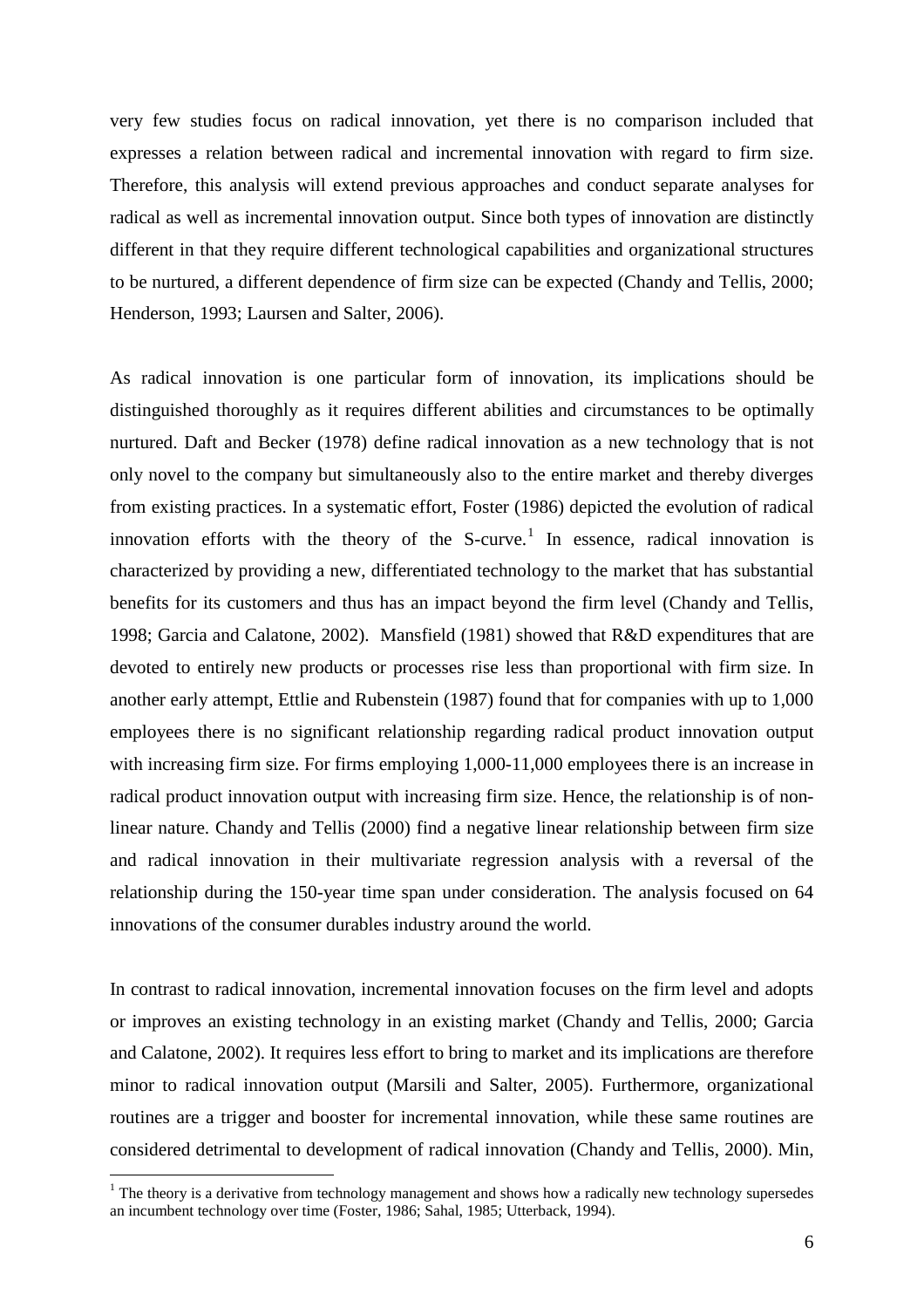Kalwani and Robinson (2006) state that incremental innovators have a lower risk of failing with an incrementally innovated product than with radical innovation. Dewar and Dutton (1986) were the first to distinguish between radical and incremental innovation output. Nonetheless, the analysis only focused on the indirect dependence on firm size since the adoption of radical and incremental innovation technologies is central to their analysis. Moreover, it is focused on process rather than product innovation. In the small-scale study of 40 US footwear manufacturers they find a positive relationship of firm size and the adoption of radical innovation, whereas they cannot detect a similar or reverse effect for incremental innovation adoption. Laursen and Salter (2006) find that incremental innovation is positively related to firm size, while radical innovation and firm size do not share a significant relationship. However, their analysis included firm size<sup>[2](#page-7-0)</sup> (logarithm of employees) only as a control variable.

#### **2.1 The difficulty for large firms to (radically) innovate**

Schumpeter's early work on innovation suggests that small firms should have advantages in introducing product innovation. According to his view, small firms are the key innovating source in a society by enabling technological discontinuities (Schumpeter, 1934). This perspective is furthered in that increasing firm size can even hamper the introduction of new products or services. For one, this circumstance is attributed to the theory of inertia, which finds strong support in research (Cohen, 1995; Hannan and Freeman, 1984; Scherer, 1991). Generally, large firms have substantial administrative staffs and procedures in order to ensure an efficient conduct of business. However, this formalization of business proves to be difficult for the introduction of radical innovations since they require an adaption to new routines and administrative procedures for the firm. In addition, individual ideas are often marginalized in larger firms since it is more difficult for an employee to draw attention to his or her innovation due to the existing and multitudinous administrative layers. An additional obstacle can be the focus on the existing network the firm has established it in. Hill and Rothaermel (2003) argue that the presence of this network exacerbates radical innovation since firms do not want to jeopardize their relationship with investors and customers due to a new approach that initially cannot promise any value creation. This line of argumentation is further progressed by adding that industry incumbents and large firms do not necessarily only underinvest in innovation but allocate their resources inefficiently regarding innovation as

<span id="page-7-0"></span> $2$  Laursen and Salter (2006) define the size control variable as the logarithm of the number of employees.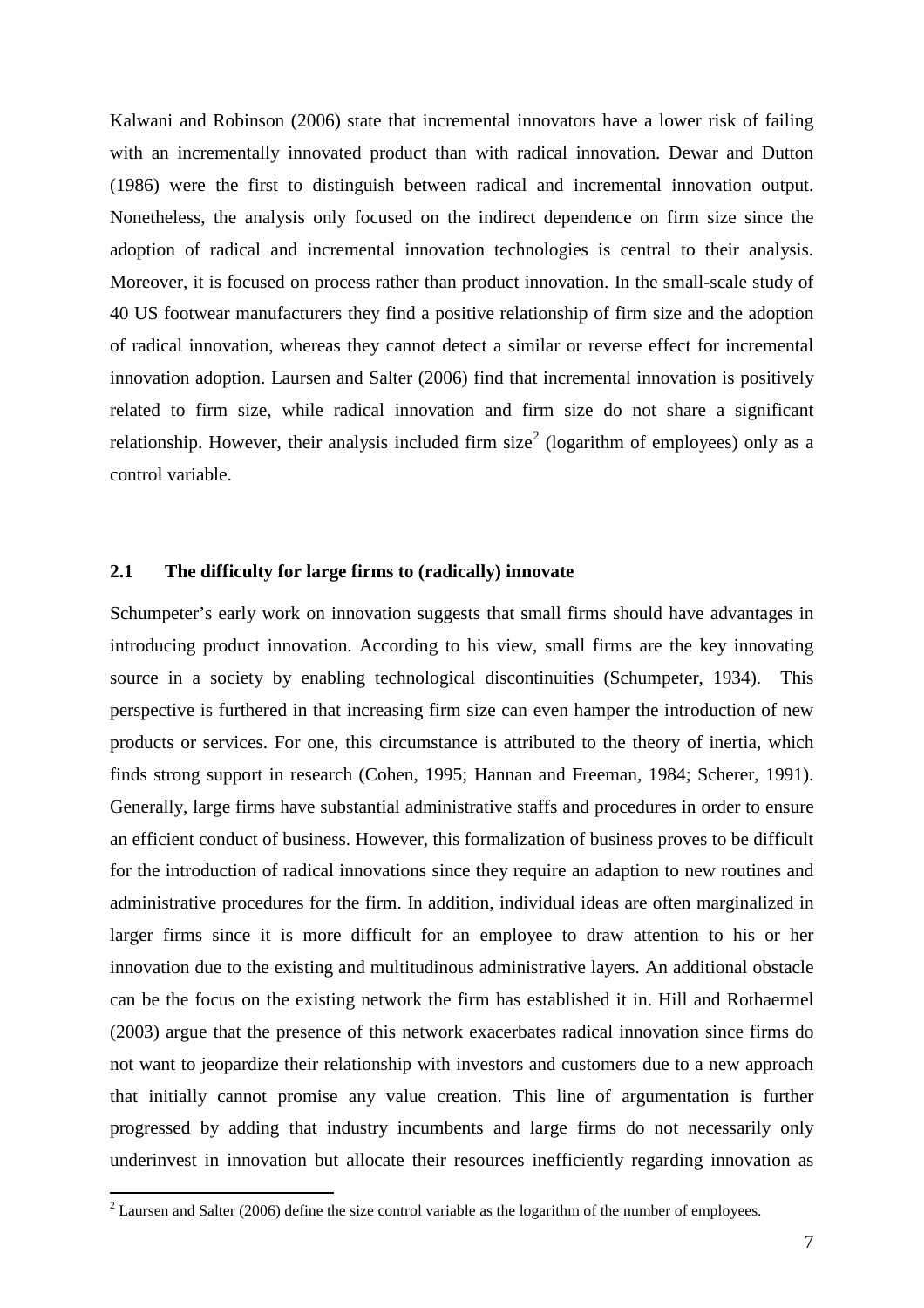they predominantly make significant investments into existing products and markets (Ghemawat, 1991). Focusing on radical innovation, Henderson (1993) supports the argumentation by adding that industry incumbents often approach specifically radical innovation with underinvestment (Henderson, 1993).

In general, the process of innovation has shifted from being achieved within a single firm to a multitude of stakeholders that facilitate, drive and support the innovation process (Chesbrough, 2003). Accompanying this shift, the concept of open innovation has increasingly drawn attention. Initially, open innovation was focusing on large technology companies (West, Vanhaverbeke and Chesbrough, 2006), although earlier research already indicated that SMEs were equally able to utilize external influences to their advantage and thus to overcome structural disadvantages such as a weaker financial position. Audretsch and Vivarelli (1994) showed that small firms are better able to utilize external knowledge sources, especially universities, than large firms. This R&D spillover effect is present in the US as well as in Europe and is significantly stronger for small firms than for corporations. In German manufacturing industries, R&D cooperation is utilized complimentary to the innovation process (Becker and Dietz, 2004). In an exploratory study focusing on manufacturing companies, Keizer, Halman and Dikstra (2002) found that SMEs are as innovative as large firms when they are able to secure government grants, and devote a substantial part of their resources to R&D. With regard to radical innovation there is also support for the precedent stance that firm size does not positively influence radical innovation efforts and thus neglecting a size advantage for large firms (Cohen, 1995; Lauren and Salter, 2006). In summary, it can be expected:

*H1: Firm size and radical product innovation share a negative relationship by which decreasing firm size increases radical innovation output.*

#### **2.2 The challenge for small firms to innovate**

Following the Schumpeterian Hypothesis, large firms are better able to foster innovation efforts due to the larger resource base (Schumpeter, 1942). Continuing on that perspective, the resource-based view on firms suggests that large firms shall be better off to realize innovative efforts due to their resources, not only financially but equally important due to their skilled labor and availability of existing R&D as well as distribution structures (Lee et. al., 2010).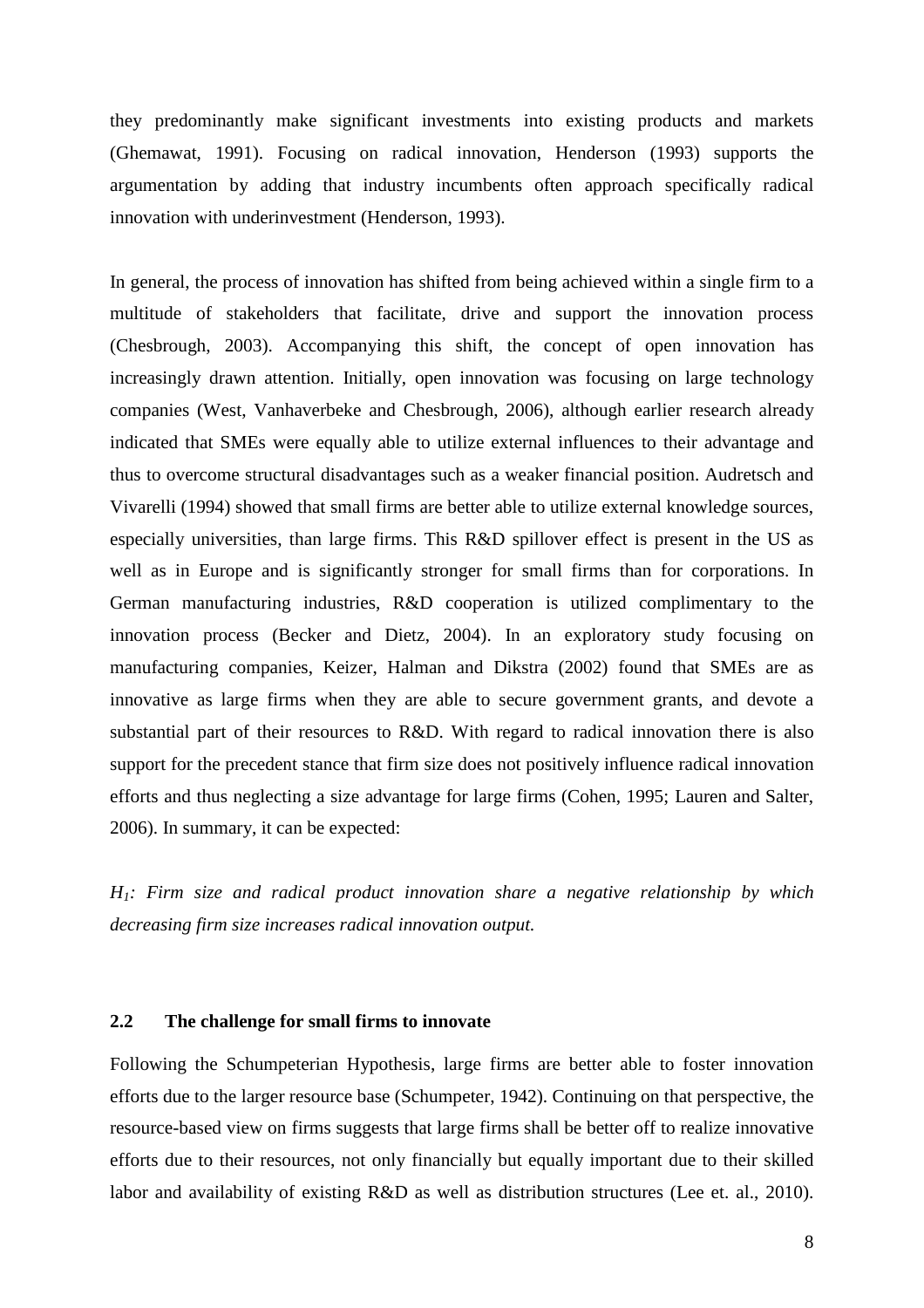With abundant resources, large firms can afford to explore new paths in product development without necessarily being dependent on the success of the development since its routine operations can be running independently. Additionally, the large resource base allows financing R&D activities for a mid- to long-term horizon, which is often a necessary requirement for successful innovations since breakthrough applications often undergo development phases of more than 15 years and cannot be realized without the continuous capital commitment of a sponsor (cf. Khilji, Mroczkowski and Bernstein (2006) for development times in the biotech industry).

As a pre-condition to financing R&D activities large firms do not face the same capital (market) constraints as their smaller counterparts. For start-up companies and SMEs the cost of capital is generally higher due to their weaker financial position in terms of asset base, revenues and profits. Therefore, external financing of innovative activities, which is a highrisk investment by default (regardless whether equity or debt), is more costly and demands higher risk premium payments for small firms (Cohen and Levin, 1989; Hall and Lerner, 2010).

Another important advantage that large firms can realize is its structural adaption to nurture innovation efforts. Large corporations increasingly decentralize their core business and grant comprehensive levels of autonomy to independently operating business units (Chandler, 1956; Williamson, 1975). This structural aptitude can grant advantages of small firms and yet lets the business unit appreciate the resource advantages of a large corporation (Chandy and Tellis, 2000). Taking into consideration specifically European manufacturing industries, Vaona and Pianta (2008) find that large firms consistently outperform SMEs in product as well as process innovation. For German manufacturing industries Becker and Dietz (2004) confirm this notion, advocating the greater experience and efficiency of large firms to successfully bring innovations to the market.

In contrast to radical innovation efforts, incremental innovation in fact is nurtured by existing organizational routines (Chandy and Tellis, 2000). With its concomitant explicit focus on existing technologies, incremental innovation effort can more easily be integrated into running operations (Marsili and Salter, 2005). As a result, organizational inertia, regarded as disadvantageous for the launch of radical innovation efforts (Cohen, 1995), appears to be a fruitful driver of incremental innovation in that it can rely on already existing processes and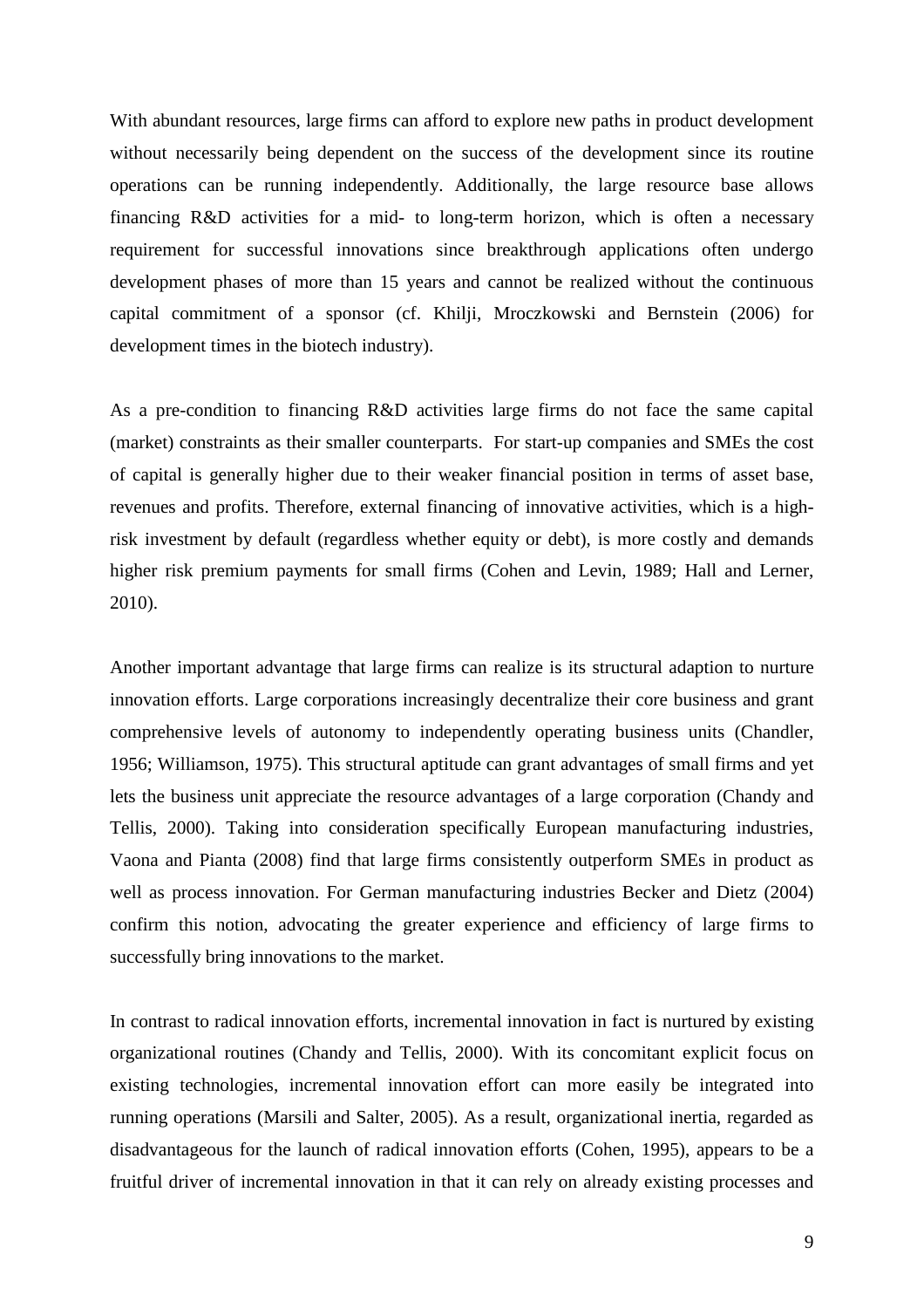technologies. Additionally, since large firms to a great extent rely on their existing network and avoid jeopardizing its ties with customers and suppliers (Hill and Rothaermel, 2003), incremental innovation efforts fit well into their concept, since it relies on existing technologies that require little adaption (Marsili and Salter, 2005). As a consequence, the risk of failure for incremental innovation efforts is reduced due to the reliance on existing technologies and the associated known customer benefits (Min, Kalwani and Robinson, 2006). Extending the perspective of  $H_2$ , it can be hypothesized:

*H2: Firm size and incremental product innovation share a positive relationship by which increasing firm size increases incremental innovation output.*

#### **2.3 The composite effect of radical and incremental innovation**

Aside of the discussion whether firm size positively or negatively influences innovation behavior, a variety of scholars described a non-linear relationship between firm size and innovation efforts. Scherer (1965a) found that for medium-sized companies, R&D employment intensity was highest concluding that being very large in terms of sales is not an essential condition to conduct successful R&D. In fact, firm size beyond a certain threshold hampers innovative activity. Kamien and Schwartz (1975) furthered this perspective of the inverted U-shaped relationship by adding that for input as well as output, firm size only to a certain point is conducive for innovation. The perspective initiated by the aforementioned authors is based on a variety of reasons supporting the relationship. First, in contrast to small firms, more medium-sized companies have a greater financing security regarding innovation, which grants the ability to finance simultaneous high-risk R&D projects<sup>[3](#page-10-0)</sup> (Brown, Martinsson and Petersen, 2010; Lopez-Gracia and Aybar-Arias, 2000). Second, administrative layers among more medium-sized companies are not as sophisticated as it will be among large firms, thus keeping the organizational inertia in levels that still grant the opportunity to meaningfully conduct innovation projects offside the formalized process levels (Hannan and Freeman, 1984, Pelham, 2000). Third and most importantly, innovation output cannot be regarded as a homogeneous measure, but has to account for the distinct types it is comprised of (Dewar and Dutton, 1986; Ettlie, Bridges and O'keefe, 1984). The underlying notion behind this rationale, is the awareness that radical and incremental innovation output, which are the essential parts

<span id="page-10-0"></span><sup>&</sup>lt;sup>3</sup> For large companies, financial constraints are even less evident regarding R&D (see Hall & Lerner, 2010)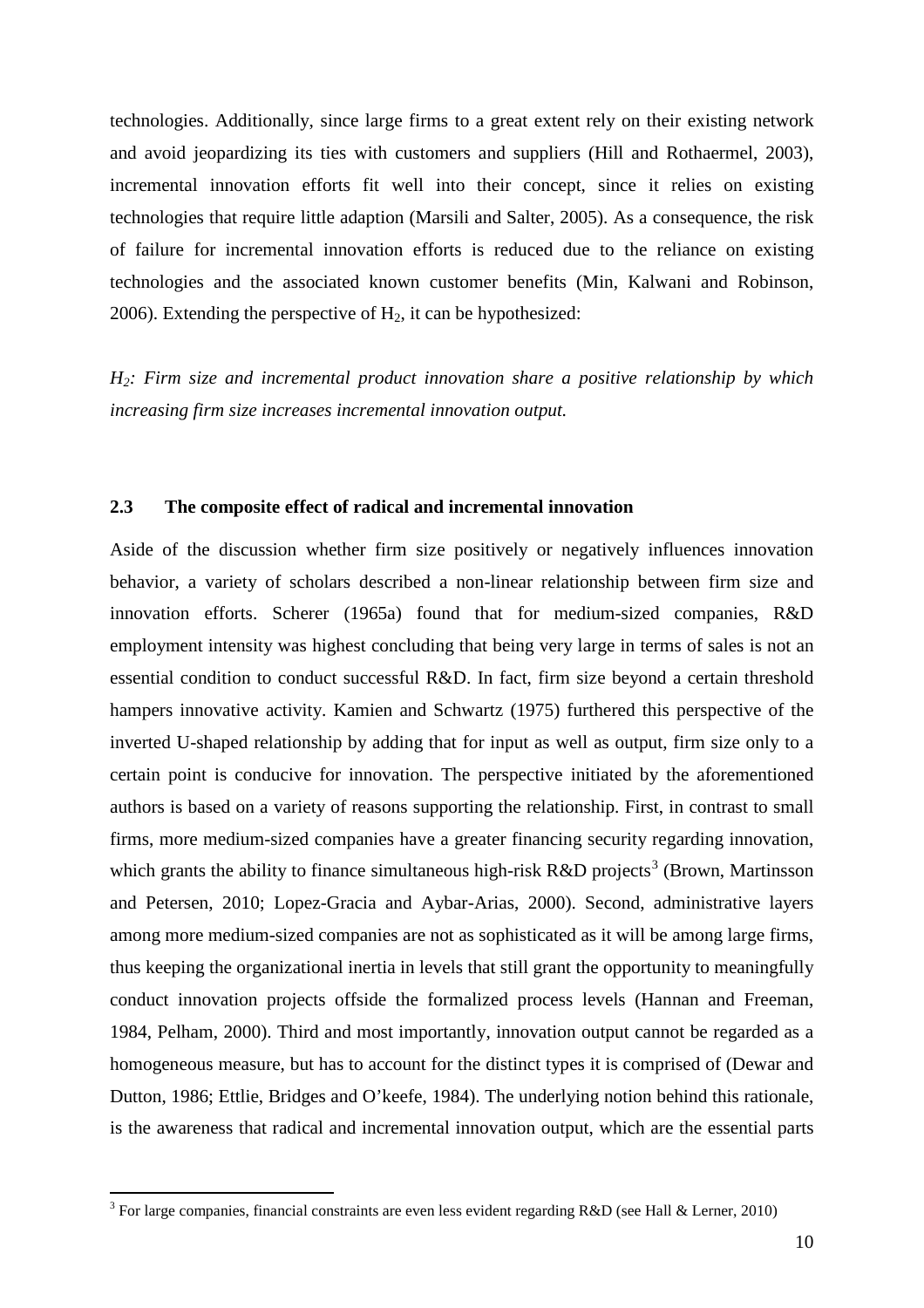of total innovation output<sup>[4](#page-11-0)</sup>, are diverse in their very nature and thus require different environments in order to be optimally furthered (as described in  $H_1$  and  $H_2$ ). As a consequence, a composite effect of radical and incremental innovation will essentially determine the overall innovation output behavior in relation to firm size. Since incremental innovation tends to increase with firm size, while radical innovation decreases with firm size, a non-linear relationship will best capture the overall innovation output – firm size relationship. In summary, it can therefore be hypothesized:

*H3: Firm size and overall product innovation share a non-linear, inverted U-shaped relationship as the sum of the individual radical and incremental innovation behavior.*

# **3. Data and descriptive statistics**

The underlying dataset is based on the annual German innovation survey conducted by the Centre for European Economic Research (ZEW). The Mannheim Innovation Panel (MIP) collects innovation data for German industry and service sectors since 1993 and is the German contribution to the Community Innovation Survey by the European Union that has been established to monitor the innovation behavior of firms across the European Union. It has to be noted that the CIS and thus also the MIP follows the guidelines of the OSLO manual that sets internationally accepted guidelines on the collection of innovation data from businesses (OECD, 1997)

The underlying study focuses on manufacturing companies within the MIP from 1993 until 2011. All service-oriented firms have been omitted form the dataset. The data are anonymized in order to protect company identities and hence an allocation from company fundamentals to its identity is ruled out. Since the analysis utilized time-series, only companies that have been observed at least twice during the time span are included in the final sample. The sample consists of 40,086 firm-year observations from 8,939 different companies.

#### **3.1 Dependent variables**

 $\overline{a}$ 

The dependent variable of this study measures the innovation sales intensity of the observed firms. The underlying MIP survey asks the participating companies to split their sales into

<span id="page-11-0"></span><sup>&</sup>lt;sup>4</sup> Since only product innovations are taken into consideration in the underlying analysis, process innovations are not taken into account.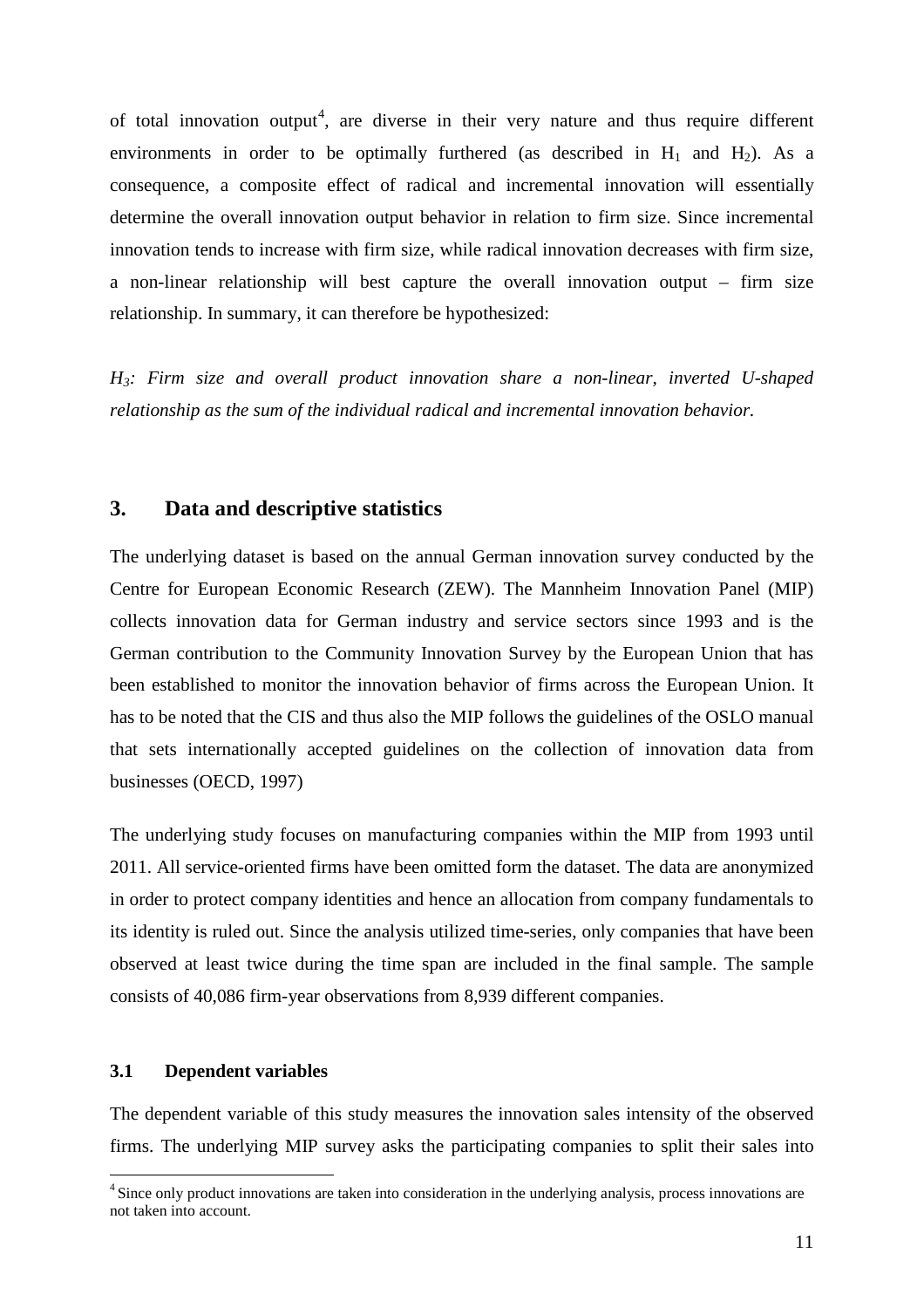distinct classes regarding the innovativeness of their products. These classes are whether the product is entirely new to the market, new to the companies' portfolio or do only feature minor or no changes and improvements. Since the focus of this study is on radical and incremental product innovation, market novelties as well as novelties to the companies' portfolio are taken into consideration. The survey classifies the share of radical/incremental innovation on total sales on a scale from 0 to 9 reflecting the percentages in the following way:

#### *Table 1 about here*

Furthermore, also total innovation sales as the sum of radical and incremental innovation output will be analyzed<sup>[5](#page-12-0)</sup>. The dependent variables are labeled *Radical*, *Incremental* and *Innototal*.

#### **3.2 Independent variables**

The independent variable measures firm size by means of employees. Since the distribution of the number of employees is skewed, the logarithm as well as the squared logarithm is utilized in the analysis as independent variables in order to check for a non-linear relationship as well (*logSIZE* and *logSIZEsq*).

Several control variables are included in the dataset. R&D intensity is controlled for by the ratio of R&D expenses over total revenue (*Intensity*). Moreover, a dummy variable is added in case the company is located in Eastern Germany since the reunification of Germany characterized by a dissimilar development of both parts of the country (*East*). Finally, a full set of year dummies is included for every year of the sample (*Year*).

#### **3.3 Descriptive statistics**

 $\overline{a}$ 

31,190 (77,8%) of the observations are from small and medium-sized enterprises with 45.2% small companies less than 50 employees and 32.5% medium-sized companies. 8,896 (22,4%) are from large firms with more than 250 employees, resulting in overall 40,086 total observations<sup>[6](#page-12-1)</sup>. Table 2 provides an overview of the descriptive statistics for the sample.

<span id="page-12-1"></span><span id="page-12-0"></span> $<sup>5</sup>$  This definition also ensures that no other innovation efforts, such as process innovations are accounted for.</sup> <sup>6</sup> The cut-off points for a distinction between small-, medium-sized and large enterprises follow the current definition of the European Union (European Commission, 2005).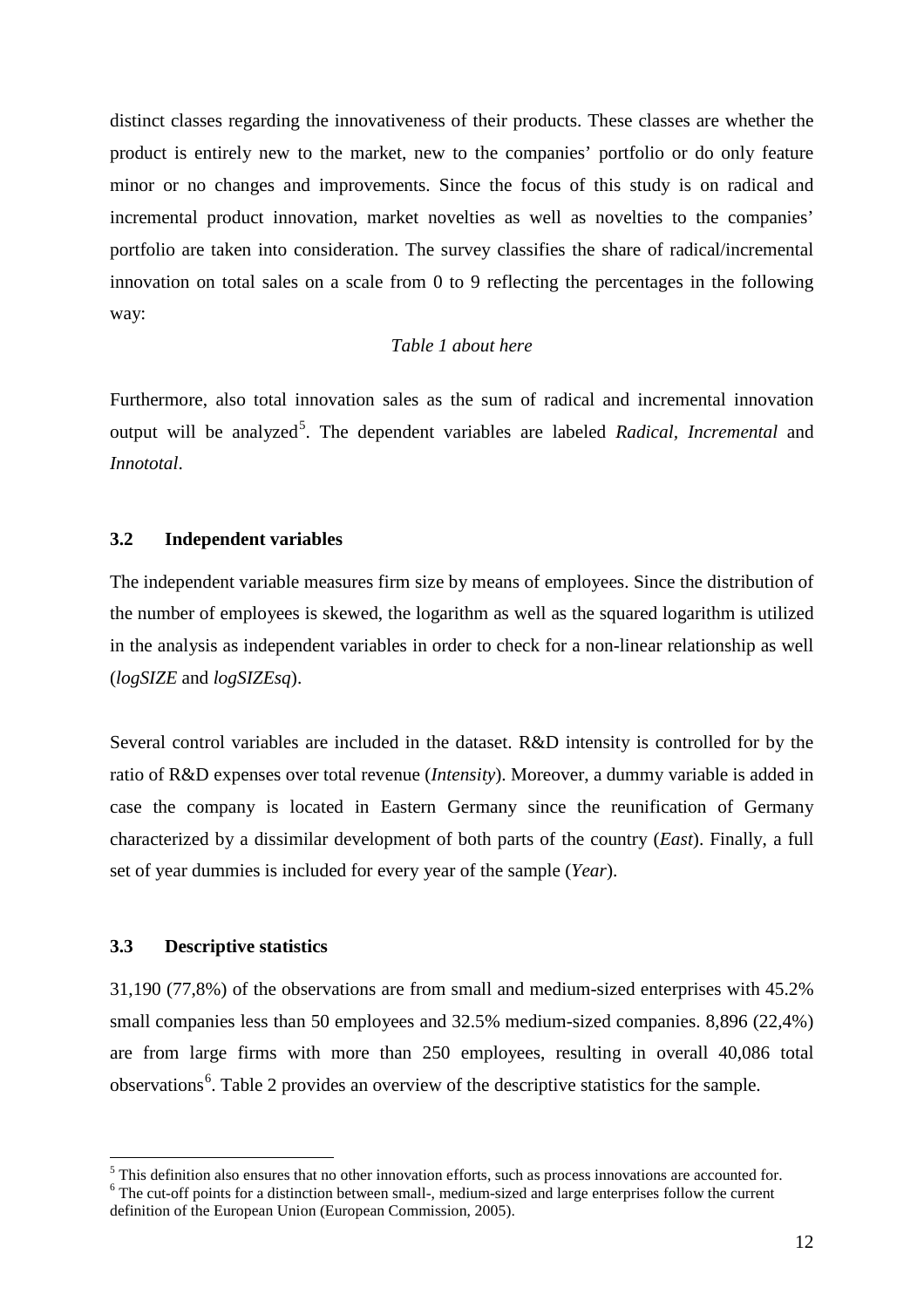While the overall average radical innovation activity is about 1.03 (equaling about 5% of total sales), the ratio for large firms is higher than for SMEs. Large firms have an average radical innovation intensity of 1.41 (about 7.5% of total sales), whereas SMEs account for 0.93 (less than 5% of total sales). For incremental innovation, the overall average intensity equals 2.73 (about 13% of total sales), with SME intensity of 2.52 (10%), whereas for large firms the incremental innovation rate equals 3.48 (17.5%). Regarding innovation intensity, SMEs spend on average about 4.7% on innovation, whereas large firms only expense 4.5% averaging 4.7% for the entire sample. This finding does not come surprising, as innovation spending does not linearly increase with firm size (Becker & Dietz, 2004).

#### *Table 2 about here*

# **4. Empirical results**

One of the key questions of this analysis is whether firm size has a significant impact on radical innovation performance and if there is an obvious behavioral difference of the relationship in contrast to incremental innovation output. The underlying dataset comprises a total 19 years with repeated observations of the same firms. Due to the panel structure of the data set, a fixed-effect regression is utilized to analyze the effect of firm size on radical and incremental innovation performance because a fixed-effect model controls for the timeinvariant characteristics of each firm (Torres-Reyna, 2011).

Table 3 shows the results of the three estimations with the dependent variables radical, incremental and total innovation sales for the fixed-effect regression in columns one to three including all sampled years from 1993-2011.

#### *Table 3 about here*

The first estimation reveals a negative and significant relationship of firm size on radical innovation output, signaling the growing firm size hampers radical product innovation sales. The fixed-effect regression supports  $H<sub>1</sub>$ , revealing a negative relationship of firm size and radical innovation with a significant coefficient for *logSIZE*, while *logSIZEsq* is insignificant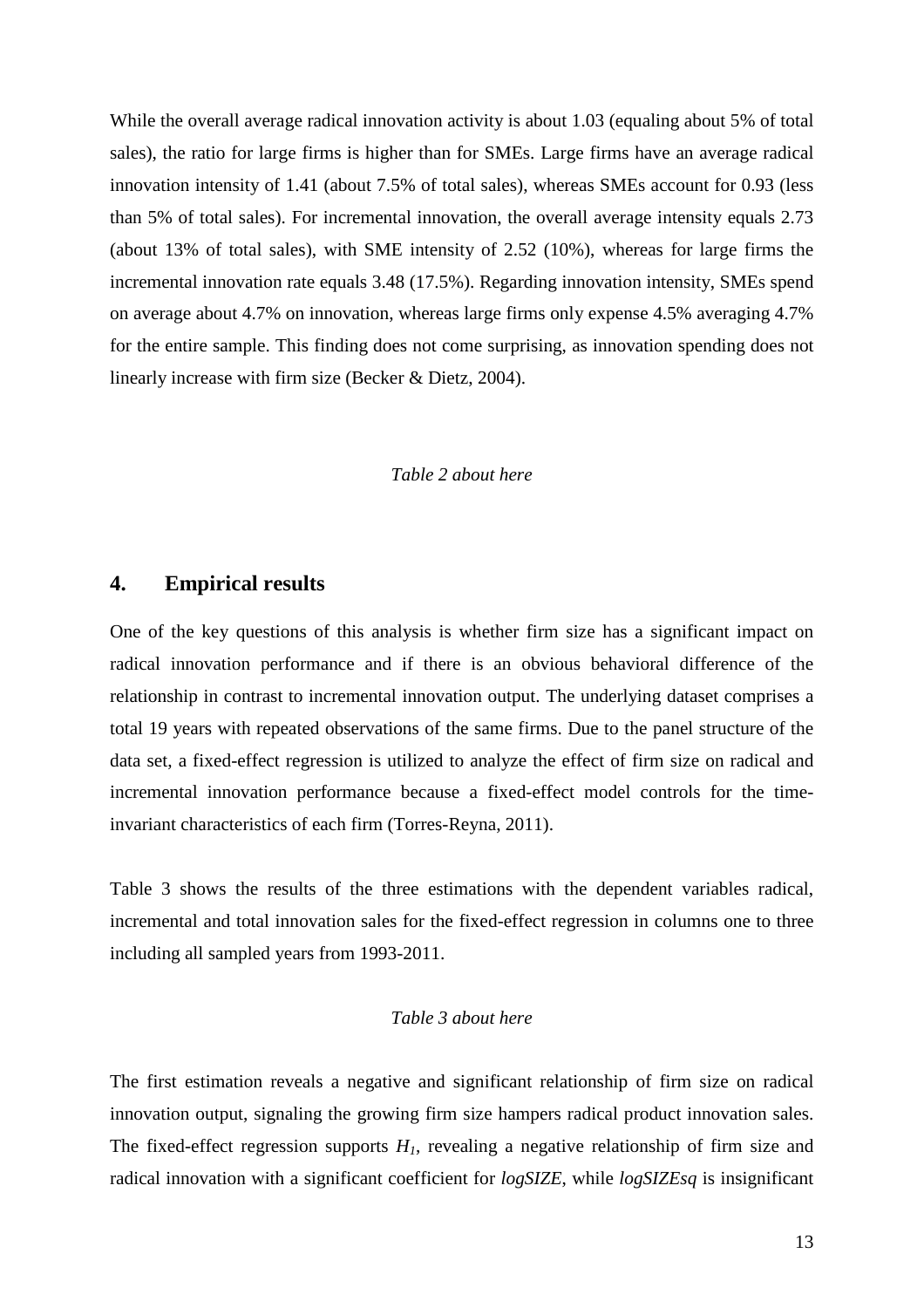and thus supporting the findings as advocated by Cohen (1995) and Laursen and Salter (2006). For the estimation, only companies that in fact have radical innovation output have been analyzed.

The control variables for the radical innovation fixed-effect regression reveal that innovation intensity is positively significant meaning that higher levels of innovation input lead to higher levels of radical innovation output, which does not come surprising. Moreover, the east dummy is significant in the model showing that Eastern German companies strongly engage in radical innovation effort, contrasting the results of Czarnitzki, Dick and Hussinger (2010) who found that Eastern German firms are less innovative than their Western counterparts regarding radical innovation. However, the focus of the aforementioned analysis has been on a different sample exclusively observing young venture companies with less than 50 employees founded after 1990 (Czarnitzki, Dick and Hussinger 2010). The year dummies are significant and positive expect for the years 2004 and 2006-2009.

In contrast to radical innovation, incremental innovation overall is positively influenced by firm size confirming *H2*. The coefficient of *logSIZE* is positive and significant while the square term *logSIZEsq* remains insignificant, signaling a positive linear relationship of firm size and incremental innovation. Again, also the innovation intensity variable is positive and significant, whereas the East dummy remains insignificant contrasting the results from the radical innovation regression and also the analysis of Czarnitzki, Dick and Hussinger (2010) who found a positive relationship of Eastern German companies on incremental innovation for their sample of German ventures. The year dummies reflect mixed results with the years 1994-1996, 1998, 2001, 2004-2005, 2007 and 2010 being positive significant, whereas the other years remain insignificant.

Considering total innovation output of the sample comprised of radical and incremental innovation, an inverted U-shaped relationship becomes evident. Both size variables *logSIZE* and *logSIZEsq* are significant, while *logSIZEsq* reveals a negative coefficient. The maximum is at about 1,054 employees revealing that large firms with about 1,000 employees have the highest overall innovation output with several companies employing more than 1,000 employees in the sample. This result substantiates  $H_3$  and the early analyses of Scherer (1965a) as well as Kamien and Schwartz (1975) who detected a similar general innovation output behavior in dependence of firm size where neither small nor very large firms are the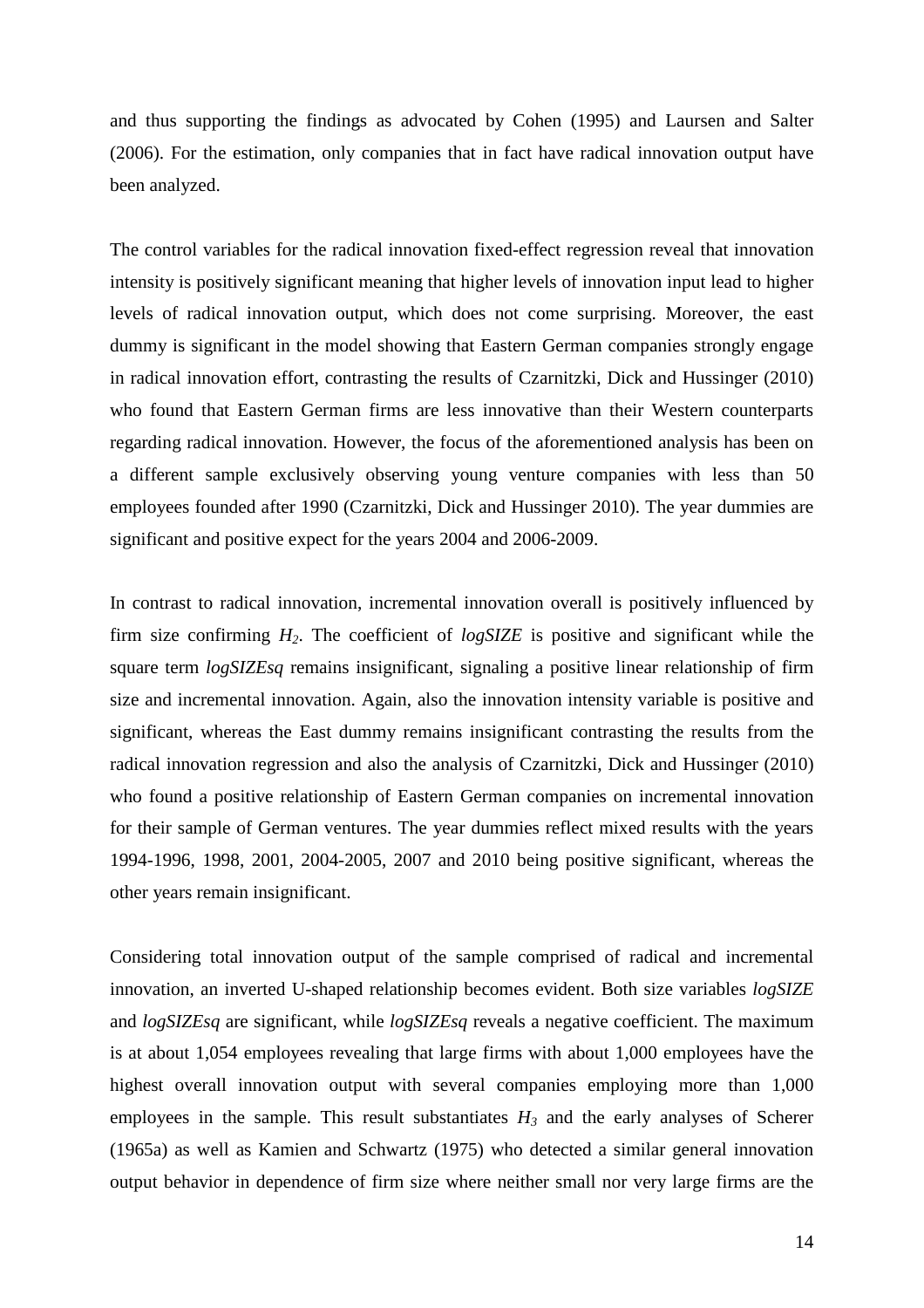best drivers of innovative activity and thus neglecting a linear relationship. Figure 1 graphically summarizes the three estimation progressions in dependence of firm size for the fixed-effect regression.

In accordance with the separate fixed-effect regressions for radical and incremental innovation, the innovation intensity is positive and significant. The *East* dummy remains insignificant similar to the incremental innovation result and therefore supports the previous analysis of Czarnitzki and Kraft (2006) stating that firms in Eastern Germany tend to be less innovative than its Western counterparts due to their transition into a market economy from 1990 onwards. All year dummies are significant as well, whereby the coefficients turn negative from 1997 until 2011.

#### *Figure 1 about here*

#### **4.1. Robustness check**

Another way to control for firm-specific effects in panel data is to utilize a pre-sample mean of the dependent variable. Similar to the approach of Blundell, Griffith and Van Reenen (1999), the fixed-effect regression models are re-estimated including a pre-sample estimator of the dependent variable for the time period covering 1993 until 1995. Based on their earlier fixed-effect model proposition (Blundell, Griffin and Van Reenen, 1995), Blundell, Griffin and Van Reenen (1999) showed that the pre-sample mean approach to fixed-effects is valid for regression estimations and therefore can be used to control for firm-specific time-invariant effects in a panel.

Table 4 shows the regression results of the regression analysis utilizing the pre-sample mean of the respective dependent variable (radical, incremental and total innovation output). The results confirm the negative relationship of radical innovation and firm size, while the coefficient is smaller when adding the pre-sample mean estimator. Regarding incremental innovation, the regression coefficients of *logSIZE* and *logSIZEsq* indicate an inverted Ushaped relationship. Nonetheless, the inflection point of the curve is within the 99th percentile of the firm size distribution. In essence, the finding thus confirms the linear relationship of firm size and incremental innovation. Also for total innovation output, the inverted U-shaped relationship with firm size is confirmed*. logSIZE* as well *logSIZEsq* are highly significant.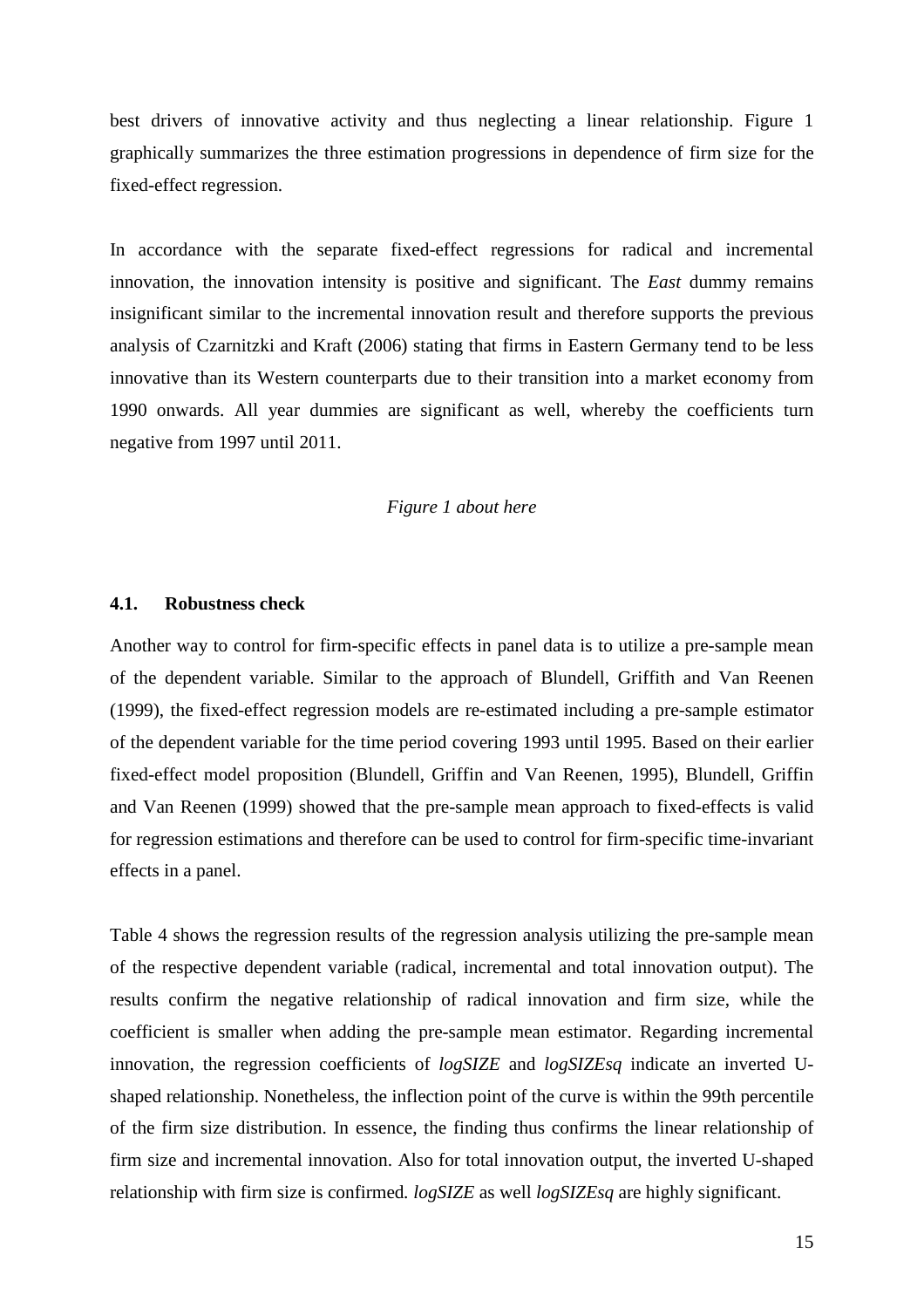For all three estimations innovation intensity also remains positively significant. The dummy for Eastern Germany is also significant in all three estimations. However, for all the estimations it turns negative indicating a negative impact of companies located in Eastern Germany towards innovation output. The year dummy variables for radical innovation are significant only for 2003-2006 as well as for 2008-2010 and share a negative coefficient. For incremental innovation, all years are significant expect 2001 and 2005 and total innovation output is significant in all sampled years.

#### *Table 4 about here*

# **5. Discussion and conclusion**

Innovation in dependence of firm size has been a widely discussed topic since the early days of innovation research (Schumpeter 1934 and 1942). The Schumpeterian Hypothesis, emphasizing the resource base advantage of large firms vitally invigorating innovation, has been challenged by a variety of different research streams (Bound et al., 1984; Scherer, 1991 and 1992; Rothwell, 1989; Schwalbach and Zimmerman, 1991) focusing on the output side of innovation rather than the mere input side equitable to R&D related measures. Nonetheless, research has not established a dominant logic regarding the optimal firm size where innovation is best nurtured. Acs and Audretsch (1987) put the discussion into the context of industry characteristics as one important cornerstone to consider the debate within. Another reason among others for a non-existing dominant logic might have been the lack of distinction between different the degrees of innovation, i.e. radical vs. incremental innovation in this regard.

This paper analyzed the firm size – innovation relationship for German manufacturing industries form 1993 until 2011 by distinctly separating between different degrees of innovation. The focus has been on the difference between radical and incremental innovation output by means of relative sales. Moreover, also the total innovation output of firms has been included in the analysis. The empirical results reveal that over the course of two decades, firm size negatively influences radical innovation. The finding is in line with the results of Acs and Audretsch (1987) stating that in highly innovative industries with a significant share of large firms, smaller firms have an advantage with regard to innovation output. It therefore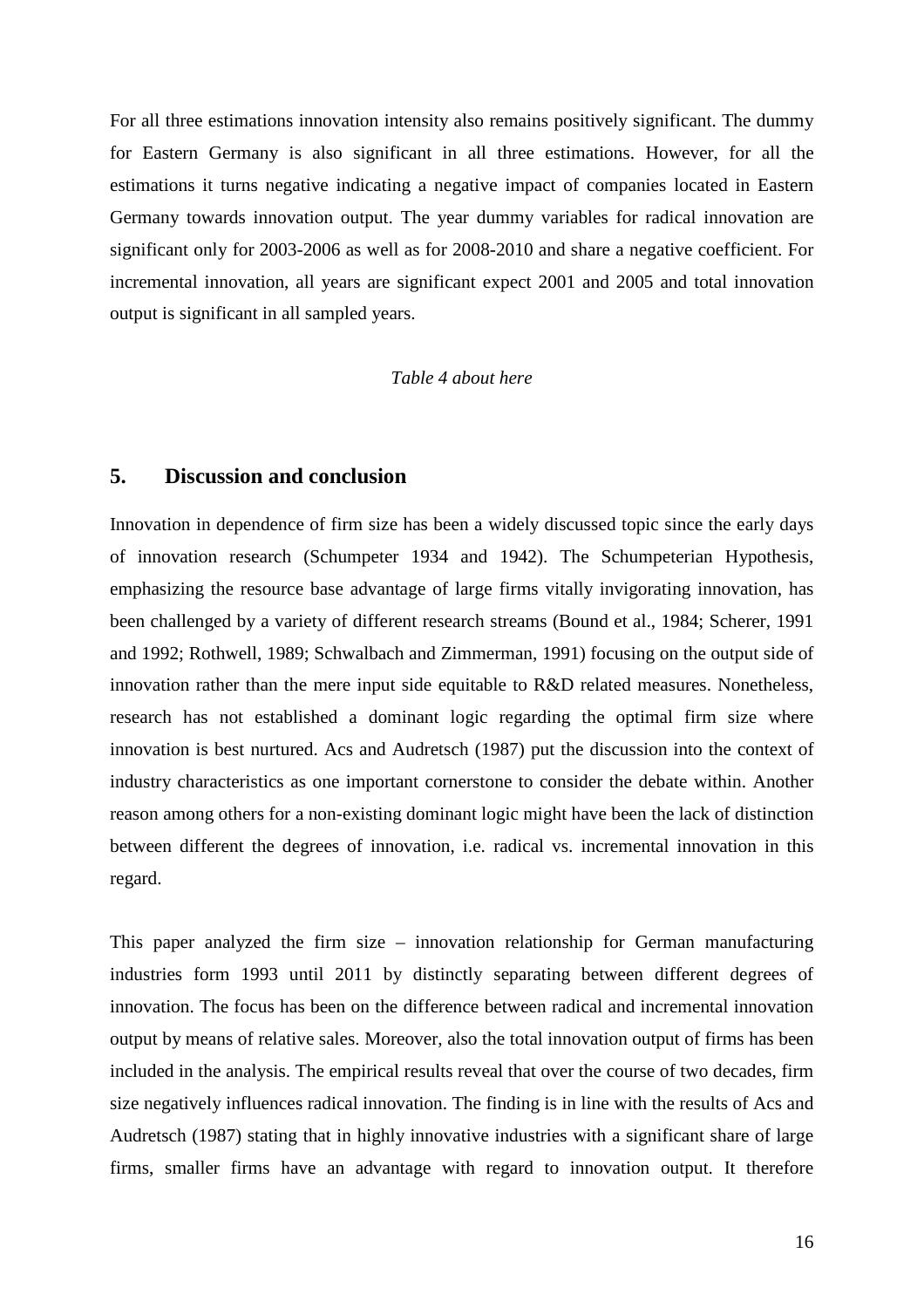contradicts the Schumpeterian Hypothesis upon which large firms have an advantage in introducing radical innovation due to the abundant resource base (Schumpeter, 1942).

For incremental innovation, the pattern is different than for radical innovation confirming the stance that it is a necessary analytical prerequisite distinguishing the two majorly different types of innovation. In contrast to radical innovation, incremental innovation among German manufacturing industries is positively related to firm size. This finding is in line with the advocates of resource-emphasized perspective (Lee et. al., 2010) as well as the notion that financing of innovation is more difficult for smaller companies (Hall and Lerner, 2010).

Regarding total innovation output, the previous findings hint to an interconnection impact of radical and incremental innovation to a non-linear, inverted U-shaped relationship with firm size. The optimal overall innovation output level is reached for companies with about 1,000 employees. This result can be regarded as a composite effect where the sum of radical as well as incremental innovation output (which are both distinctly different) amount to the overall innovation output curve with its particular inverted U-shape. It thus provides a novel explanation as to why the innovation – firm size relationship is of non-linear nature and furthermore substantiates the early findings of Scherer (1965a) and Kamien and Schwartz (1975).

Although, the optimal size by definition is larger than medium-sized companies, it still is significantly smaller to regard this optimal firm size level as equal to a major corporation. Also, the finding challenges the Schumpeterian Hypothesis in that size is only conducive to innovations up to a certain threshold and beyond that impede innovation output.

The findings have several implications. First, the general innovation output in German manufacturing industries is a product of the distinctly different radical and incremental innovation behavior. Second, as a consequence, this implies that innovation output has to be carefully distinguished and cannot be treated as a homogeneous measure. Radical innovation has different prerequisites in German manufacturing industries than incremental innovation. While incremental innovation is best nurtured with increasing firm size, radical innovation decreases with firm size. Hence, measures to actively support one or the other mode of innovation should first answer the question which degree of innovation shall in fact be furthered. Third, radical innovation still is a domain of SMEs in German manufacturing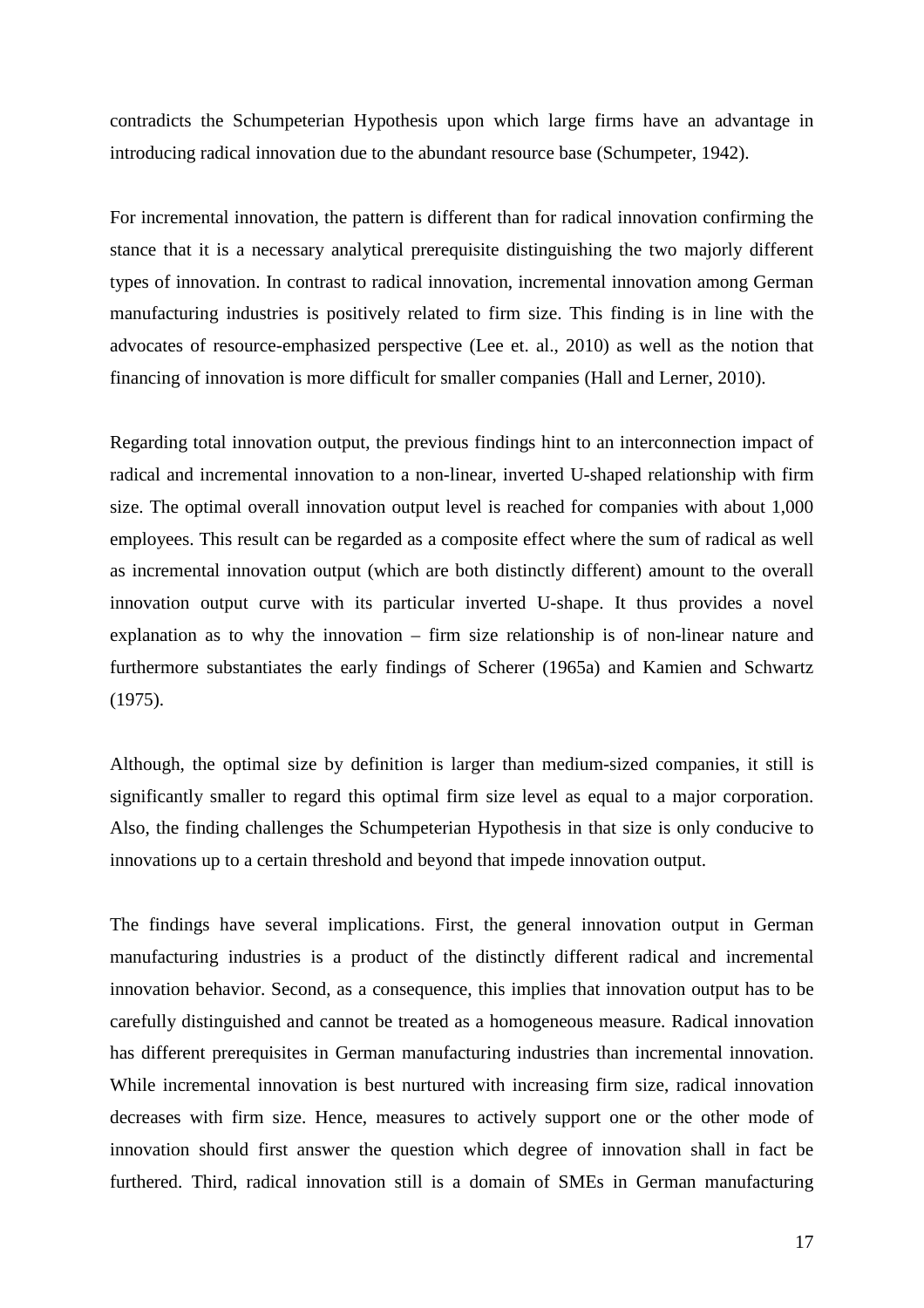industries. Traditionally, German SMEs have been the backbone of the economy and account for a substantial part of the economic performance and innovation activity. 54% of German SMEs introduced innovations while the R&D budget strongly increased from 2004-2010 by  $71\%$  $71\%$ <sup>7</sup> (Federal Ministry of Economics and Technology, 2014). These values are strongly above international average. Hence, the SME advantage regarding radical innovation is partly rooted within the German economy, where SMEs account for 52% of total economic output. On the other side, incremental innovation, requiring less effort and relying on organizational routines is best nurtured within large firms. Hence, the adoption of existing technologies into a companies' portfolio seems to be easier with more resources and established organizational routines.

It has to be acknowledged that this study has certain limitations. First, the measure of innovation only captures those projects that have been successfully marketed while neglecting any failed innovative efforts. Given the high-risk nature of any innovative activity, the proportion of discontinued and unsuccessful innovation projects is likely to be significant. Unfortunately, the sample and construction of the MIP survey does not allow measuring radical vs. incremental innovation as an input variable. Second, the analysis does not measure behavioral changes over the panel since there are no adequate variables available to effectively capture and define potential evolutionary changes. Third, a detailed separation between sub-industries has not been possible due to the necessary removal of any timeinvariant firm characteristics in the analysis. Although German manufacturing industries can be well regarded as highly innovative, a more sophisticated approach would have benefited the analysis in order to draw stronger industry-specific conclusions as advocated by Acs and Audretsch (1987).

<span id="page-18-0"></span> $<sup>7</sup>$  For large firms the increase has been 19%.</sup>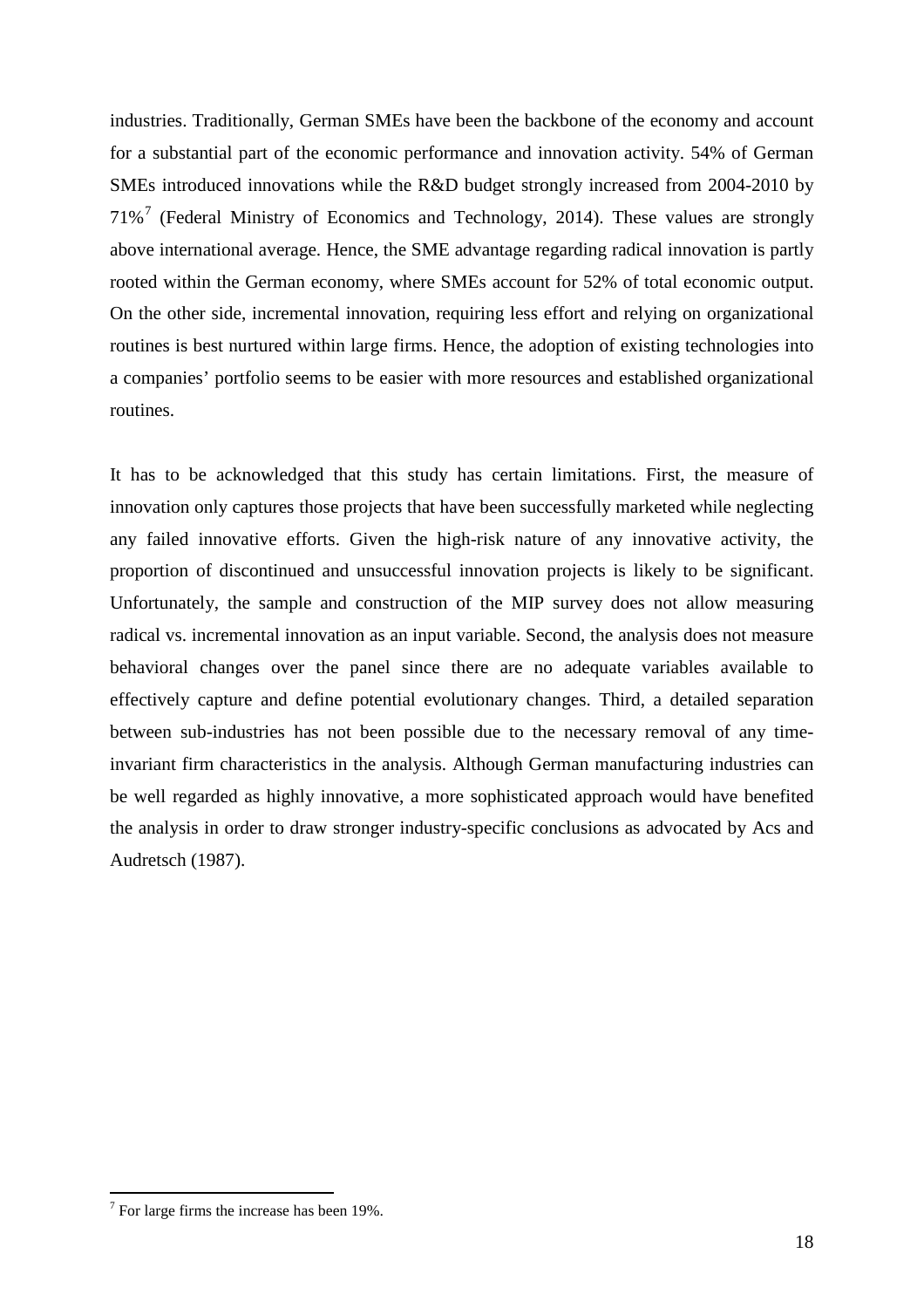# **6. Tables**

Table 1: Scale of revenue with new to market/business products / total sales

| Value            |    | ∸      | ັ         |        |      |        |           |       |
|------------------|----|--------|-----------|--------|------|--------|-----------|-------|
| % of total sales | د> | $<$ 10 | $\leq$ 15 | $<$ 20 | $30$ | $<$ 50 | $<$ $100$ | < 100 |

Source: Mannheim Innovation Panel: Guide to the survey's datasets for external users, 1993 to 2011 surveys

# Table 2: Descriptive Statistics

|                 | <b>SMEs</b>  |           |          | Large firms |             |           |          |        |
|-----------------|--------------|-----------|----------|-------------|-------------|-----------|----------|--------|
|                 | $(N=31,190)$ |           |          |             | $(N=8,896)$ |           |          |        |
| <b>Variable</b> | Mean         | <b>SD</b> | Min      | Max         | Mean        | <b>SD</b> | Min      | Max    |
| Radical         | 0.93         | 1.85      | $\theta$ | 9           | 1.41        | 1.88      | $\theta$ | 9      |
| Incremental     | 2.52         | 2.80      | $\theta$ | 9           | 3.48        | 2.47      | $\theta$ | 9      |
| Innototal       | 3.29         | 4.14      | $\Omega$ | 18          | 4.83        | 3.88      | $\theta$ | 18     |
| logSIZE         | 3.49         | 1.23      | $-1.26$  | 6.16        | 6.50        | 1.02      | 4.85     | 12.33  |
| logSIZEsq       | 13.69        | 8.36      | 0.00     | 37.90       | 43.28       | 15.07     | 23.55    | 152.06 |
| Intense         | 0.05         | 0.80      | $\theta$ | 0.35        | 0.04        | 0.06      | $\theta$ | 0.35   |
| East            | 0.37         | 0.48      | $\theta$ |             | 0.15        | 0.36      | $\theta$ |        |

Note: Year dummies are omitted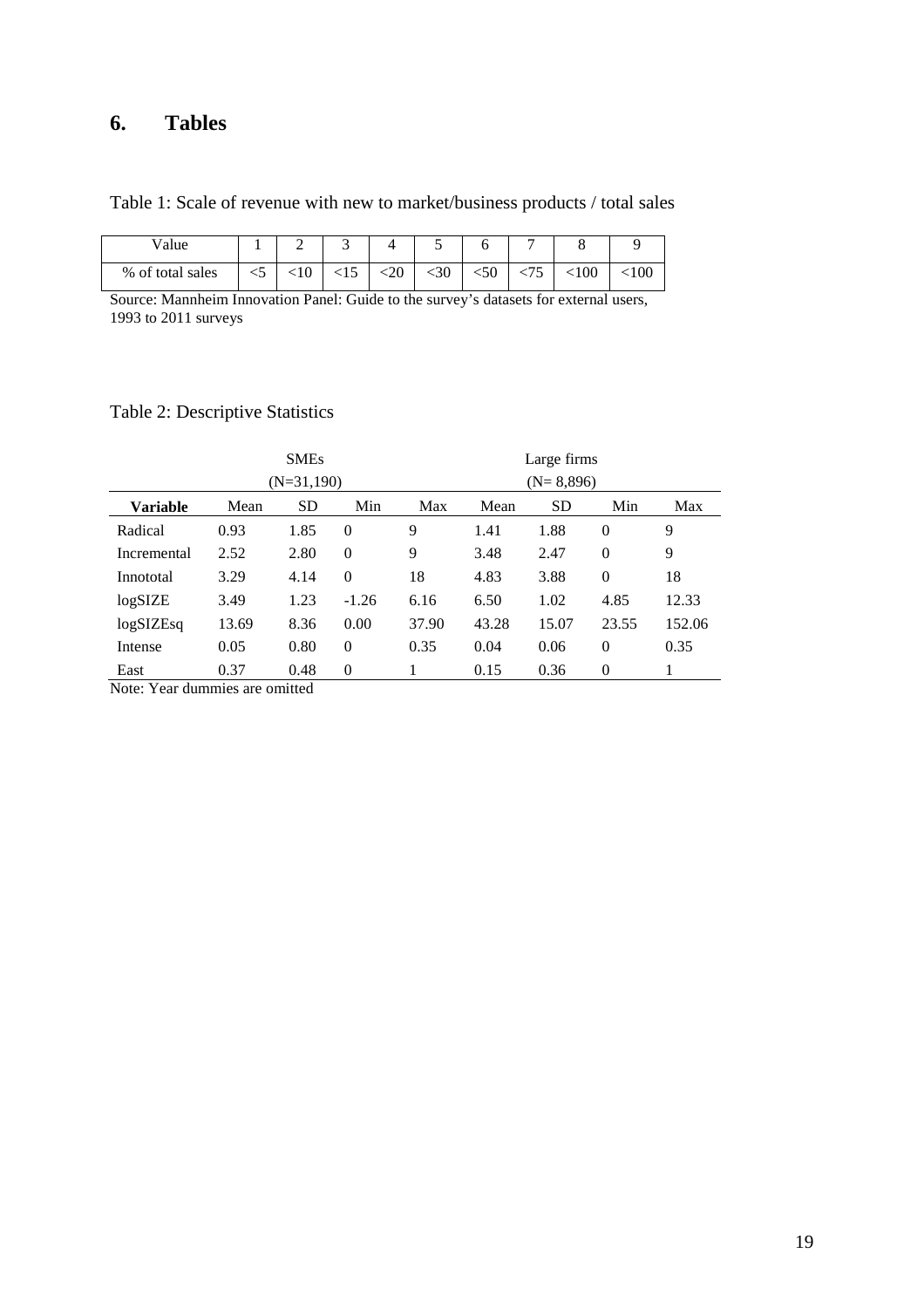| Model              | <b>Fixed-Effect Regression Model</b> |             |                      |  |  |  |
|--------------------|--------------------------------------|-------------|----------------------|--|--|--|
| Dependent variable | Radical                              | Incremental | Total                |  |  |  |
|                    | innovation                           | innovation  | innovation           |  |  |  |
|                    | Coef.                                | Coef.       | Coef.                |  |  |  |
| logSIZE            | $-0.33*$                             | $0.30***$   | $0.41***$            |  |  |  |
|                    | (0.19)                               | (0.10)      | (0.15)               |  |  |  |
| logSIZEsq          | 0.01                                 | $-0.01$     | $-0.03*$             |  |  |  |
|                    | (0.02)                               | (0.01)      | (0.02)               |  |  |  |
| Intensity          | $1.00**$                             | 7.06***     | 9.86***              |  |  |  |
|                    | (0.45)                               | (0.38)      | (0.61)               |  |  |  |
| East               | $0.83**$                             | $-0.25$     | 0.10                 |  |  |  |
|                    | (0.32)                               | (0.26)      | (0.37)               |  |  |  |
| Year1994           | $0.67***$                            | $0.80***$   | $0.77***$            |  |  |  |
|                    | (0.15)                               | (0.11)      | (0.22)               |  |  |  |
| Year1995           | $0.58***$                            | $0.91***$   | $1.16***$            |  |  |  |
|                    | (0.15)                               | (0.11)      | (0.23)               |  |  |  |
| Year1996           | $0.51***$                            | $1.05***$   | 0.00                 |  |  |  |
|                    | (0.16)                               | (0.12)      | (.)                  |  |  |  |
| Year1997           | $0.34**$                             | 0.15        | $-1.14***$           |  |  |  |
|                    | (0.15)                               | (0.10)      | (0.16)               |  |  |  |
| Year1998           | $0.56***$                            | $0.23**$    | $-0.89***$           |  |  |  |
|                    | (0.14)                               | (0.10)      | (0.16)               |  |  |  |
| Year1999           | $0.72***$                            | 0.04        | $-0.88***$           |  |  |  |
|                    | (0.14)                               | (0.11)      | (0.17)               |  |  |  |
| Year2000           | $0.54***$                            | 0.16        | $-0.76***$           |  |  |  |
|                    | (0.14)                               | (0.11)      | (0.17)               |  |  |  |
| Year2001           | $0.58***$                            | $0.36***$   | $-0.51***$           |  |  |  |
|                    | (0.13)                               | (0.11)      | (0.18)               |  |  |  |
| Year2002           | $0.59***$                            | 0.03        | $-1.00***$           |  |  |  |
|                    | (0.14)                               | (0.11)      | (0.18)               |  |  |  |
| Year2003           | $0.22*$                              | 0.17        | $-1.03***$           |  |  |  |
|                    | (0.14)                               | (0.11)      | (0.18)               |  |  |  |
| Year2004           | 0.09                                 | $0.22**$    | $-1.15***$           |  |  |  |
|                    | (0.13)                               | (0.11)      | (0.18)               |  |  |  |
| Year2005           | $0.26**$                             | $0.57***$   | $-0.64***$           |  |  |  |
|                    | (0.13)                               | (0.11)      | (0.18)               |  |  |  |
| Year2006           | $-0.05$                              | 0.18        | $-1.21***$           |  |  |  |
|                    | (0.13)                               | (0.11)      | (0.18)               |  |  |  |
| Year2007           | 0.06                                 | $0.24**$    | $-1.05***$           |  |  |  |
|                    | (0.12)                               | (0.11)      | (0.18)               |  |  |  |
| Year2008           | $-0.07$                              | 0.12        | $-1.29***$           |  |  |  |
|                    | (0.11)                               | (0.11)      | (0.18)               |  |  |  |
| Year2009           | $-0.13$                              | 0.12        | $-1.29***$           |  |  |  |
|                    | (0.10)                               | (0.11)      | (0.18)               |  |  |  |
| Year2010           | $-0.36***$                           | $-0.31***$  | $-1.87***$           |  |  |  |
|                    | (0.10)                               | (0.11)      | (0.18)<br>$-1.22***$ |  |  |  |
| Year2011           | 0.00                                 | 0.13        |                      |  |  |  |
|                    | (.)                                  | (0.11)      | (0.18)               |  |  |  |
| cons               | 4.02***                              | 1.31***     | 3.08***              |  |  |  |
|                    | (0.53)                               | (0.28)      | (0.40)               |  |  |  |
| $\#$               | 8243.00                              | 27231.00    | 24127.00             |  |  |  |
| 11                 | $-12049.46$                          | $-48660.40$ | -51239.49            |  |  |  |
| p                  | 0.00                                 | 0.00        | 0.00                 |  |  |  |

Table 3: Fixed-effect regression estimations

\*\*\* (\*\*, \*) indicate a significance level of 1% (5%, 10%)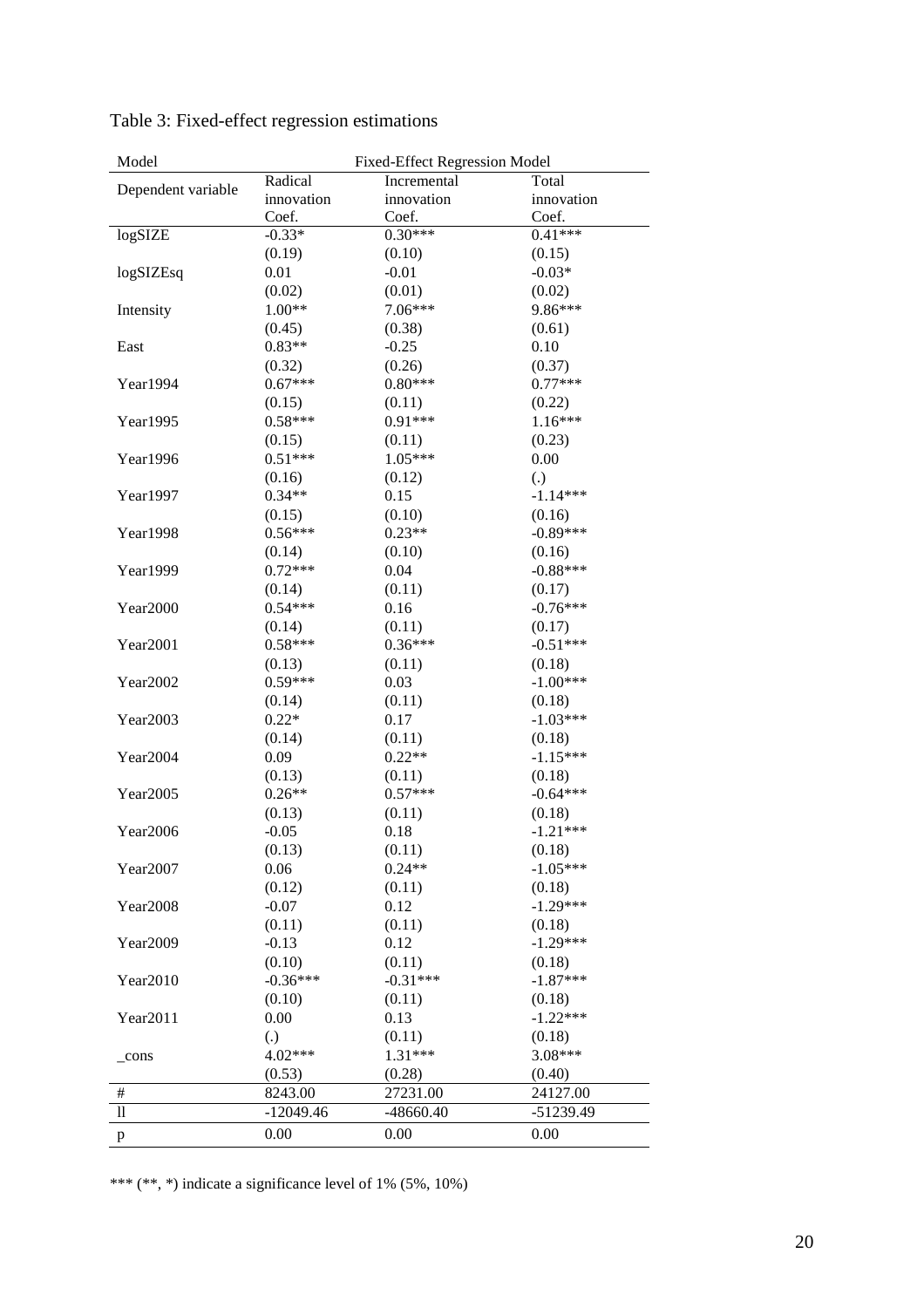| Model                            | OLS Regression Model with Pre-Sample Mean Estimator |                      |                      |  |  |  |
|----------------------------------|-----------------------------------------------------|----------------------|----------------------|--|--|--|
|                                  | Radical                                             | Incremental          | Total                |  |  |  |
| Dependent variable               | innovation                                          | innovation           | innovation           |  |  |  |
|                                  | Coef.                                               | Coef.                | Coef.                |  |  |  |
| logSIZE                          | $-0.17**$                                           | $0.49***$            | $0.79***$            |  |  |  |
|                                  | (0.09)                                              | (0.05)               | (0.13)               |  |  |  |
| $log$ SIZEsq                     | 0.01                                                | $-0.03***$           | $-0.05***$           |  |  |  |
|                                  | (0.01)                                              | (0.01)               | (0.01)               |  |  |  |
| Intensity                        | $1.65***$                                           | 7.96***              | 12.44***             |  |  |  |
|                                  | (0.42)                                              | (0.30)               | (0.78)               |  |  |  |
| East                             | $-0.16**$                                           | $-0.20***$           | $-0.51***$           |  |  |  |
|                                  | (0.08)                                              | (0.05)               | (0.12)               |  |  |  |
| Pre-Sample Mean                  | $0.59***$                                           | $0.51***$            | $0.49***$            |  |  |  |
|                                  | (0.02)                                              | (0.01)               | (0.01)               |  |  |  |
| Year1996                         | $-0.13$                                             | $0.56***$            | $-0.46**$            |  |  |  |
|                                  | (0.13)                                              | (0.10)               | (0.24)               |  |  |  |
| Year1997                         | $-0.09$                                             | $-0.45***$           | $-1.77***$           |  |  |  |
|                                  | (0.13)                                              | (0.09)               | (0.22)               |  |  |  |
| Year1998                         | $-0.04$                                             | $-0.40***$           | $-1.64***$           |  |  |  |
|                                  | (0.13)                                              | (0.09)               | (0.22)               |  |  |  |
| Year1999                         | 0.13                                                | $-0.51***$           | $-1.21***$           |  |  |  |
|                                  | (0.13)                                              | (0.10)               | (0.23)               |  |  |  |
| Year2000                         | $-0.20$                                             | $-0.46***$           | $-1.63***$           |  |  |  |
|                                  | (0.14)                                              | (0.10)               | (0.24)               |  |  |  |
| Year2001                         | $-0.00$                                             | $-0.17$              | $-0.68**$            |  |  |  |
|                                  | (0.15)                                              | (0.11)               | (0.28)               |  |  |  |
| Year2002                         | 0.04                                                | $-0.73***$           | $-1.93***$           |  |  |  |
|                                  | (0.16)                                              | (0.11)               | (0.25)               |  |  |  |
| Year2003                         | $-0.41**$                                           | $-0.36***$           | $-1.88***$           |  |  |  |
|                                  | (0.17)                                              | (0.11)               | (0.26)               |  |  |  |
| Year2004                         | $-0.67***$                                          | $-0.39***$           | $-1.87***$           |  |  |  |
|                                  | (0.20)                                              |                      |                      |  |  |  |
|                                  | $-0.54***$                                          | (0.13)<br>0.04       | (0.29)<br>$-1.43***$ |  |  |  |
| Year2005                         |                                                     |                      |                      |  |  |  |
|                                  | (0.20)<br>$-0.57**$                                 | (0.13)<br>$-0.68***$ | (0.31)<br>$-2.49***$ |  |  |  |
| Year2006                         |                                                     |                      |                      |  |  |  |
|                                  | (0.23)                                              | (0.14)               | (0.31)               |  |  |  |
| Year2007                         | $-0.29$                                             | $-0.49***$           | $-2.05***$           |  |  |  |
|                                  | (0.23)                                              | (0.15)               | (0.34)               |  |  |  |
| Year2008                         | $-0.42**$                                           | $-0.49***$           | $-2.38***$           |  |  |  |
|                                  | (0.21)                                              | (0.14)               | (0.31)               |  |  |  |
| Year2009                         | $-0.82***$                                          | $-0.44***$           | $-2.21***$           |  |  |  |
|                                  | (0.22)                                              | (0.15)               | (0.33)               |  |  |  |
| Year2010                         | $-0.87***$                                          | $-1.08***$           | $-2.64***$           |  |  |  |
|                                  | (0.22)                                              | (0.15)               | (0.33)               |  |  |  |
| Year2011                         | $-0.25$                                             | $-0.66***$           | $-1.83***$           |  |  |  |
|                                  | (0.24)                                              | (0.16)               | (0.36)               |  |  |  |
| _cons                            | 1.98***                                             | $-0.23$              | 0.46                 |  |  |  |
|                                  | (0.26)                                              | (0.15)               | (0.38)               |  |  |  |
| $\#$                             | 2614.00                                             | 9875.00              | 4132.00              |  |  |  |
| $\mathop{1\hskip-2.5pt {\rm l}}$ | $-4824.23$                                          | $-21614.87$          | $-10893.77$          |  |  |  |
| p                                | 0.00                                                | 0.00                 | 0.00                 |  |  |  |

| Table 4: Pre-sample mean estimator |  |  |
|------------------------------------|--|--|
|------------------------------------|--|--|

\*\*\* (\*\*, \*) indicate a significance level of 1% (5%, 10%).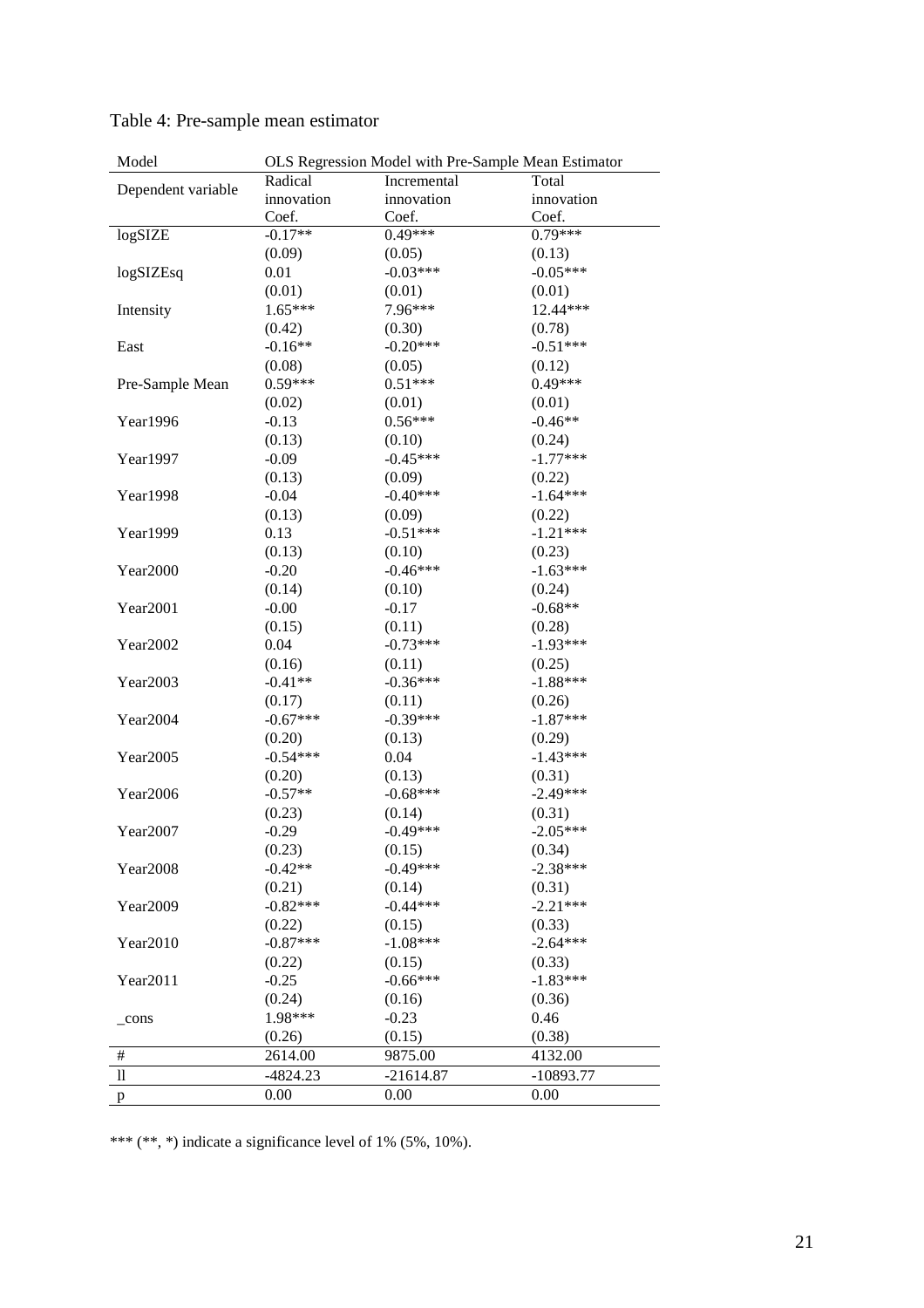

Figure 1: Predicted values of incremental, radical and total innovation output

Fixed-effect regression model with predicted values of dependent variables incremental, radical and total innovation output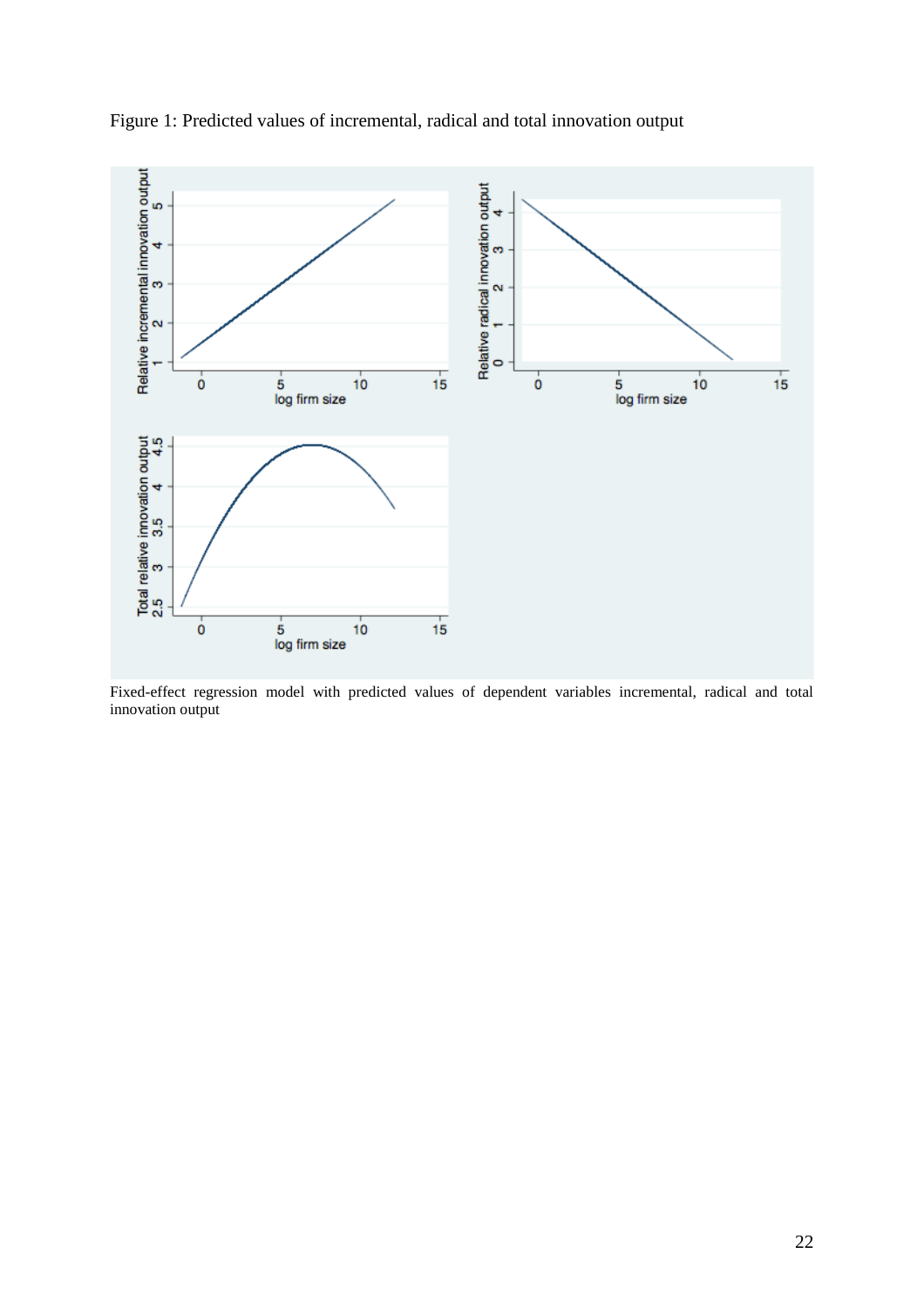## **References**

- Acs, Z. J., & Audretsch, D. B. (1987). Innovation, market structure, and firm size. *The review of Economics and Statistics*, 567-574.
- Audretsch, D. B., & Acs, Z. J. (1991). Innovation and Size at the Firm Level. *Southern Economic Journal, 57*(3).
- Audretsch, D. B., & Vivarelli, M. (1996). Firms size and R&D spillovers: Evidence from Italy. *Small Business Economics*, *8*(3), 249-258.
- Becker, W., & Dietz, J. (2004). R&D cooperation and innovation activities of firms-evidence for the German manufacturing industry. *Research policy*, *33*(2), 209-223.
- Blundell, R., Griffith, R., & Van Reenen, J. (1995). Dynamic count data models of technological innovation. *The Economic Journal*, 333-344.
- Blundell, R., Griffith, R., & Van Reenen, J. (1999). Market share, market value and innovation in a panel of British manufacturing firms. *The Review of Economic Studies*, *66*(3), 529-554.
- Bound, J., Cummins, C., Griliches, Z., Hall, B. H., & Jaffe, A. B. (1984). Who does R&D and who patents?. In Zvi Griliches (ed.), *R&D, Patents and Productivity,* Chicago: University of Chicago, pp. 21-54.
- Brown, J. R., Martinsson, G., & Petersen, B. C. (2012). Do financing constraints matter for R&D?. *European Economic Review*, *56*(8), 1512-1529.
- Brown, S. L., & Eisenhardt, K. M. (1995). Product development: past research, present findings, and future directions. *Academy of management review*, *20*(2), 343-378.
- Chandler, A. D. (1956). Management Decentralization: An Historical Analysis. *Business History Review*. 30 (June). 111-74.
- Chandy, R. K., & Tellis, G. J. (1998). Organizing for radical product innovation: The overlooked role of willingness to cannibalize. *Journal of marketing research*, 474-487.
- Chandy, R. K., & Tellis, G. J. (2000). The incumbent's curse? Incumbency, size, and radical product innovation. *Journal of marketing*, *64*(3), 1-17.
- Chesbrough, H. W. (2003). *Open innovation: The new imperative for creating and profiting from technology*. Harvard Business Press.
- Cohen W.M. (1995). *Empirical studies of innovative activity*. In Handbook of the Economics of Innovation and Technological Change, Stoneman P (ed). Blackwell: Oxford; 342– 365.
- Cohen, W. M., & Levin, R. C. (1989). Empirical studies of innovation and market structure. *Handbook of industrial organization*, *2*, 1059-1107.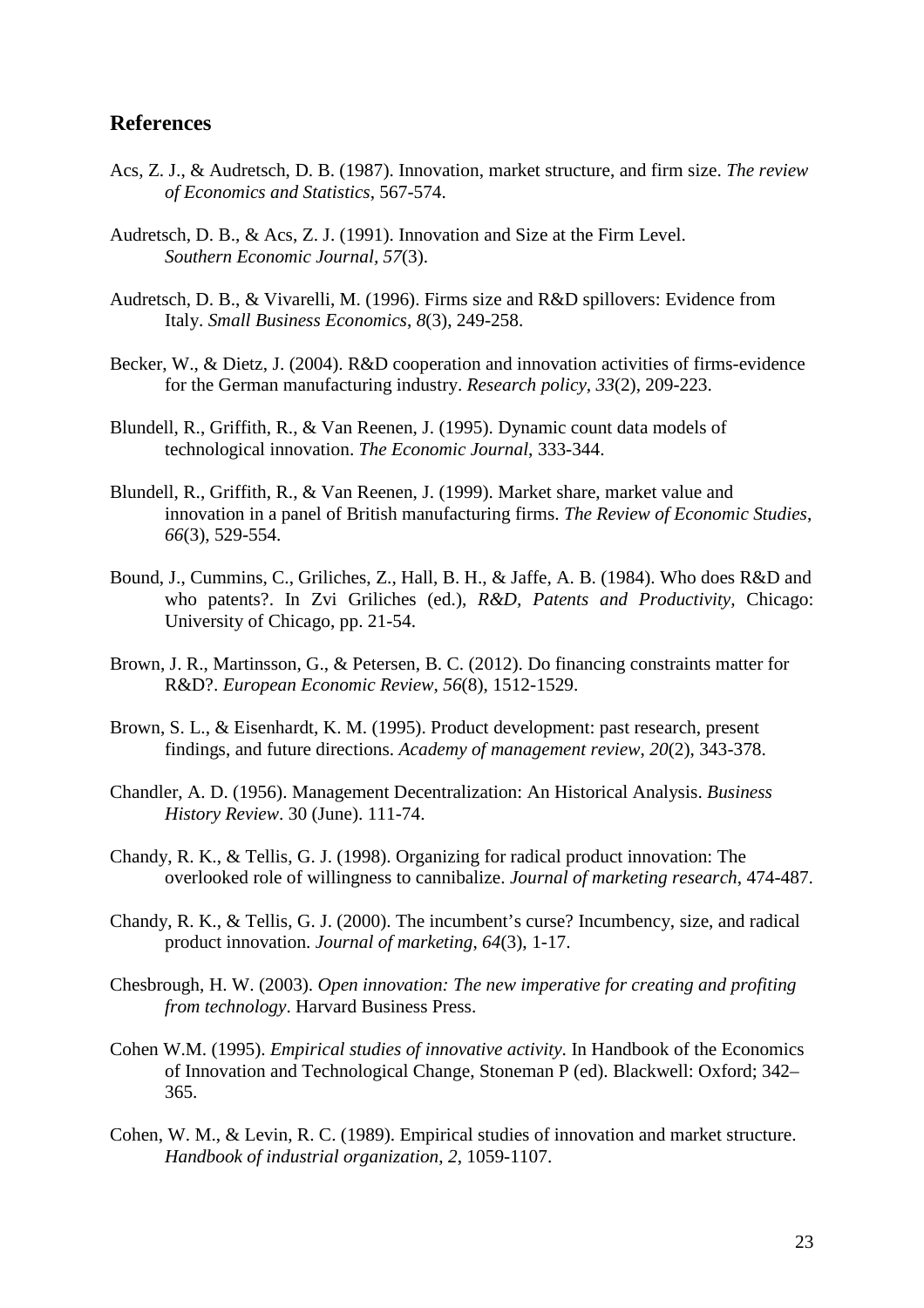- Czarnitzki, D. (2006). Research and development in small and medium‐sized enterprises: The role of financial constraints and public funding. *Scottish Journal of Political Economy*, *53*(3), 335-357.
- Czarnitzki, D., Dick, J. M., & Hussinger, K. (2010). *The contribution of corporate ventures to radical innovation* (No. 10-060). ZEW Discussion Papers.
- Czarnitzki, D., & Kraft, K. (2006). R&D and firm performance in a transition economy*. Kyklos, 59,* 481-496.
- Daft, R. L. & Becker, S.W. (1978). *The innovative organization.* New York, NY: Elesevier.
- De Luca, G., & Perotti, V. (2010). Estimation of ordered response models with sample selection. *Stata Journal*, 11: 213–239.
- Duchesneau, T. D., Cohn, S. F., & Dutton, J. E. (1979). *A study of innovation in manufacturing: Determinants, processes, and methodological issues*. Social Science Research Institute, University of Maine at Orono.
- Ettlie, J. E., Bridges, W. P., & O'keefe, R. D. (1984). Organization strategy and structural differences for radical versus incremental innovation. *Management science*, *30*(6), 682-695.
- Ettlie, J. E., & Rubenstein, A. H. (1987). Firm size and product innovation. *Journal of Product Innovation Management*, *4*(2), 89-108.
- European Commission. (2005). *The new SME definition – User guide and model declaration*. European Union Publications Office, Luxembourg.
- Federal Ministry of Economics and Technology. (2014). *German Mittelstand: Engine of the German economy*. Federal Ministry of Economics and Technology – Public Relations Division, Berlin.
- Foster, R. N. (1986). *Innovation: The attacker's advantage* (pp. 87-112). New York: Summit Books.
- Galbraith, J. K. (1956). *American Capitalism. Revised edition* (p.86). Boston: Houghton Mifflin.
- Garcia, R., & Calantone, R. (2002). A critical look at technological innovation typology and innovativeness terminology: a literature review. *Journal of product innovation management, 19*(2), 110-132.
- Ghemawat, P. (1991). Market incumbency and technological inertia. *Marketing Science*, *10*(2), 161-171.
- Gottschalk, S. (2011). *Scientific-Use-Files des Mannheimer Innovationspanel*. Zentrum für Europäische Wirtschaftsforschung.
- Hage, J. (1980). *Theories of Organization: Form, Process, and Transformation*. New York, NY: Wiley.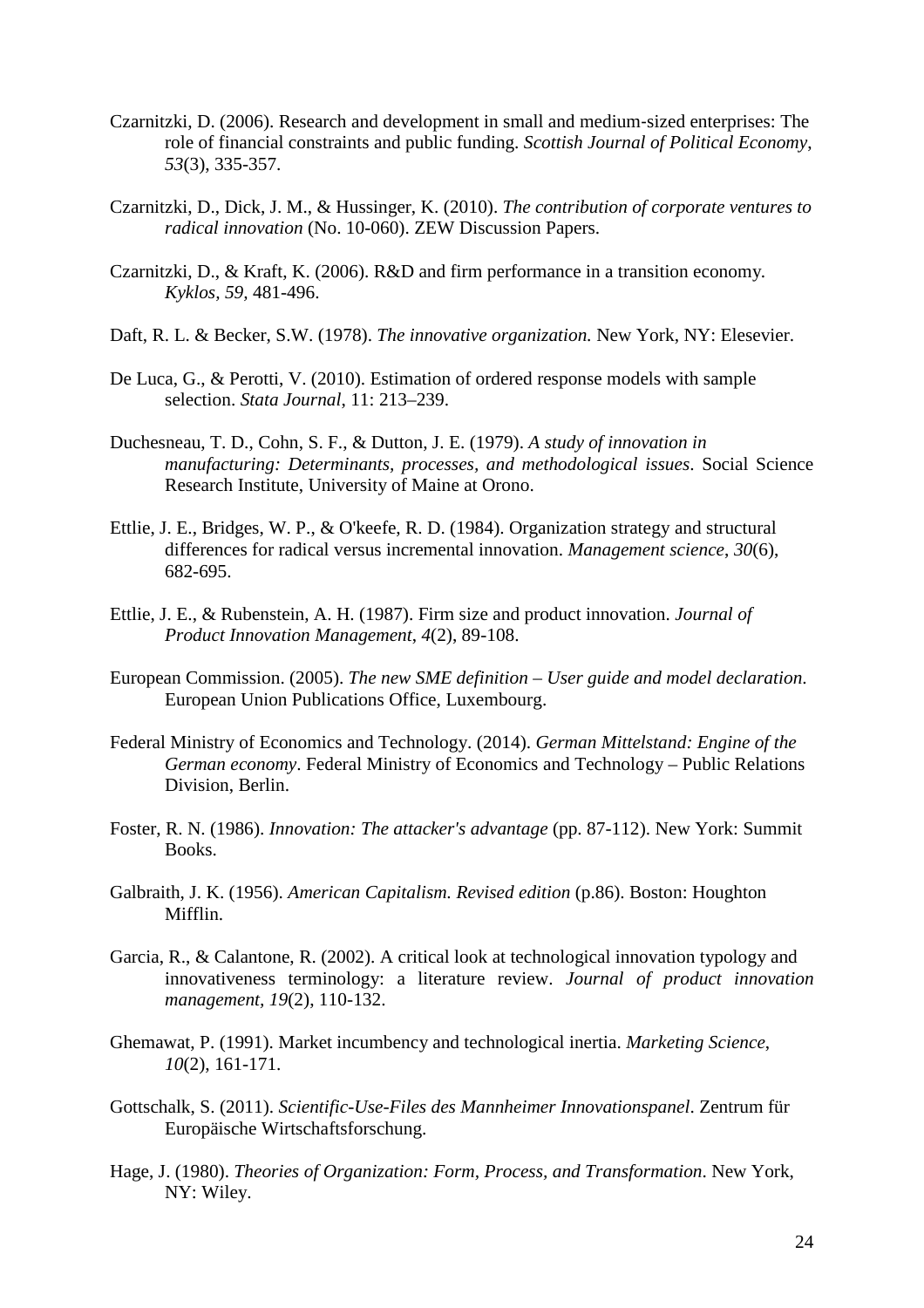- Hall, B. H., & Lerner, J. (2010). The financing of R&D and innovation. *Handbook of the Economics of Innovation*, *1*, 609-639.
- Hannan, M. T., & Freeman, J. (1984). Structural inertia and organizational change. *American sociological review*, 149-164.
- Henderson, R. (1993). Underinvestment and incompetence as responses to radical innovation: Evidence from the photolithographic alignment equipment industry. *The RAND Journal of Economics*, 248-270.
- Hill, C. W., & Rothaermel, F. T. (2003). The performance of incumbent firms in the face of radical technological innovation. *Academy of Management Review*, *28*(2), 257-274.
- Kamien, M. I., & Schwartz, N. L. (1975). Market structure and innovation: a survey. *Journal of economic literature*, 1-37.
- Keizer, J. A., Dijkstra, L., & Halman, J. I. (2002). Explaining innovative efforts of SMEs.: An exploratory survey among SMEs in the mechanical and electrical engineering sector in The Netherlands. Technovation, 22(1), 1-13.
- Khilji, S. E., Mroczkowski, T., & Bernstein, B. (2006). From Invention to Innovation: Toward Developing an Integrated Innovation Model for Biotech Firms. *Journal of Product Innovation Management. 23*(6). 528-540.
- Lee, S., Park, G., Yoon, B., & Park, J. (2010). Open innovation in SMEs An intermediated network model. *Research policy, 39*(2), 290-300.
- Laursen, K., & Salter, A. (2006). Open for innovation: the role of openness in explaining innovation performance among UK manufacturing firms. *Strategic Management Journal, 27*(2), 131-150.
- Lopez-Gracia, J., & Aybar-Arias, C. (2000). An empirical approach to the financial behavior of small and medium sized companies. *Small Business Economics*, *14*(1), 55-63.
- Marsili, O., & Salter, A. (2005). Is innovation democratic? Skewed distributions and the return to innovation in Dutch manufacturing. *Economics of New Technology and Innovation 14*(1–2): 83–102.
- Mansfield, E. (1981). Composition of R and D expenditures: relationship to size of firm, concentration, and innovative output. *The Review of Economics and Statistics*, 610- 615.
- Min, S., Kalwani, M. U., & Robinson, W. T. (2006). Market pioneer and early follower survival risks: A contingency analysis of really new versus incrementally new product-markets. *Journal of Marketing*, *70*(1), 15-33.
- OECD/Eurostat. (1997). *OECD proposed guidelines for collecting and interpreting technological innovation data – Oslo manual*. OECD, Paris.
- Pavitt, K., Robson, M., & Townsend, J. (1987). The size distribution of innovating firms in the UK: 1945-1983. *The Journal of Industrial Economics*, 297-316.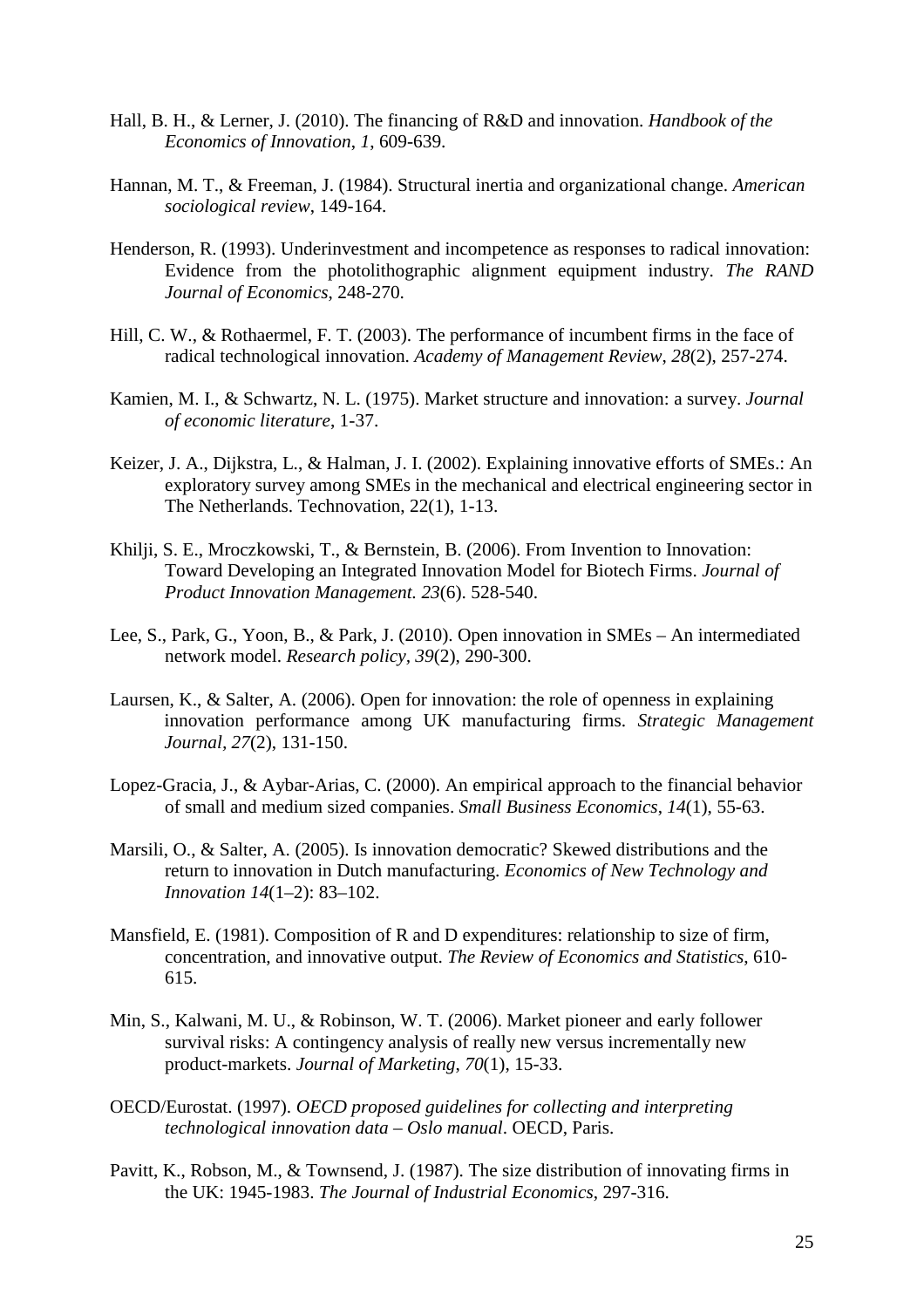- Pelham, A. M. (2000). Market orientation and other potential influences on performance in small and medium-sized manufacturing firms. *Journal of small business management*, *38*(1), 48.
- Rothwell, R. (1989). Small firms, innovation and industrial change. *Small Business Economics*, *1*(1), 51-64.
- Sahal, D. (1985). Technological guideposts and innovation avenues. *Research Policy*, *14*(2), 61-82.
- Scherer, F. M. (1965a). Size of firm, oligopoly, and research: A comment. *Canadian Journal of Economics and Political Science/Revue canadienne de economiques et science politique*, *31*(02), 256-266.
- Scherer, F. M. (1965b). Firm size, market structure, opportunity, and the output of patented inventions. *The American Economic Review*, 1097-1125.
- Scherer, F. M. (1991). Changing perspectives on the firm size problem. *Innovation and technological change: An international comparison*, 24-38.
- Scherer, F. M. (1992). Schumpeter and plausible capitalism. *Journal of economic literature*, 1416-1433.
- Schumpeter, J. A. (1934). *The Theory of Economic Development.* Cambridge, MA: Harvard University Press.
- Schumpeter, J. A. (1942). *Socialism, capitalism and democracy*. Harper and Brothers.
- Schwalbach, J., & Zimmermann, K. F. (1991). A Poisson model of patenting and firm structure in Germany. *Innovation and Technological Change: An International Comparison*, 109-120.
- Sharma, P., & Chrisman, J. (1999). Toward a reconciliation of the definitional issues in the field of corporate entrepreneurship. *Entrepreneurship Theory and Practice, 23*(3), 11- 27.
- Soete, L. L. (1979). Firm size and inventive activity: The evidence reconsidered. *European Economic Review*, *12*(4), 319-340.
- Symeonidis, G. (1996). Innovation, firm size and market structure Schumpeterian Hypotheses and some new themes. OECD Economic Department Working Paper No. 161, Paris.
- Torres-Reyna, O. (2011). Panel Data Analysis. Fixed & Random Effects. Data & Statistical Services, Princeton University. Retrieved January 12th, 2011, from http://dss.princeton.edu/training/Panel101.pdf

Utterback, J. M. (1996). *Mastering the dynamics of innovation*. Harvard Business Press.

Vaona, A., & Pianta, M. (2008). Firm size and innovation in European manufacturing. *Small Business Economics*, *30*(3), 283-299.